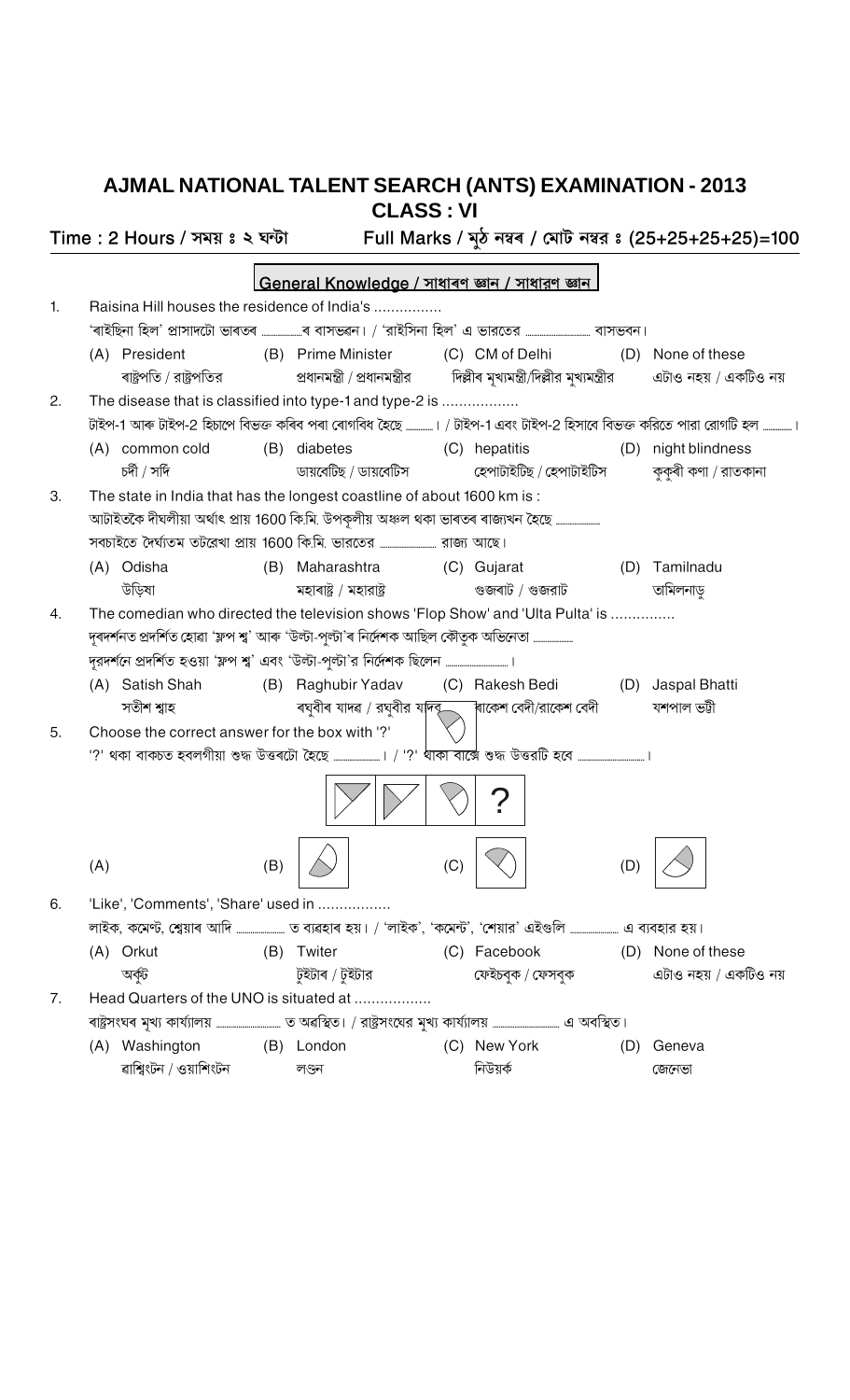| 8.  | In 'Pin Code' the word 'PIN' stands for                                                                                                       |                                                      |  |                                                                                                                  |                           |                                                 |                                                         |                                                                 |  |  |  |  |
|-----|-----------------------------------------------------------------------------------------------------------------------------------------------|------------------------------------------------------|--|------------------------------------------------------------------------------------------------------------------|---------------------------|-------------------------------------------------|---------------------------------------------------------|-----------------------------------------------------------------|--|--|--|--|
|     |                                                                                                                                               |                                                      |  | পিন কোডত থকা 'PIN' শব্দটোৰ সম্পূৰ্ণ ৰূপ হৈছে …………………………। / 'পিন কোড' শব্দটিতে 'PIN' এর সম্পূৰ্ণ অৰ্থ ………………………।  |                           |                                                 |                                                         |                                                                 |  |  |  |  |
|     | (A) Postal Index Number                                                                                                                       |                                                      |  |                                                                                                                  | (B) Private Income Number |                                                 |                                                         |                                                                 |  |  |  |  |
|     |                                                                                                                                               | পোষ্টেল ইনডেক্স নাম্বাৰ / পোর্স্টেল ইনডেক্স নাম্বার  |  |                                                                                                                  |                           | প্ৰাইভেট ইনকাম নাম্বাৰ / প্ৰাইভেট ইনকাম নাম্বার |                                                         |                                                                 |  |  |  |  |
|     |                                                                                                                                               | (C) Permanent Income Number                          |  |                                                                                                                  |                           | (D) Postal Indian Number                        |                                                         |                                                                 |  |  |  |  |
|     |                                                                                                                                               | পাৰমানেণ্ট ইনকাম নাম্বাৰ / পারমানেন্ট ইনকাম নাম্বার  |  |                                                                                                                  |                           |                                                 | পোষ্টেল ইণ্ডিয়ান নাম্বাৰ / পোর্স্টেল ইন্ডিয়ান নাম্বার |                                                                 |  |  |  |  |
| 9.  |                                                                                                                                               | Indian Constitution was adopted on                   |  |                                                                                                                  |                           |                                                 |                                                         |                                                                 |  |  |  |  |
|     |                                                                                                                                               |                                                      |  |                                                                                                                  |                           |                                                 |                                                         |                                                                 |  |  |  |  |
|     |                                                                                                                                               |                                                      |  | (A) 26 January, 1950 (B) 26 November, 1949 (C) 15 August, 1947 (D) None of these                                 |                           |                                                 |                                                         |                                                                 |  |  |  |  |
|     |                                                                                                                                               |                                                      |  | 1950 চনৰ 26 জানুৱাৰী              1949 চনৰ 26 নভেম্বৰ                  1947 চনৰ 15 আগষ্ট                         |                           |                                                 |                                                         | এটাও নহয়                                                       |  |  |  |  |
|     |                                                                                                                                               |                                                      |  | 1950 সনের 26 জানুয়ারী           1949 সনের 26 নভেম্বর               1947 সনের 15 আগষ্ট                           |                           |                                                 |                                                         | একটিও নয়                                                       |  |  |  |  |
| 10. | Find the odd one:                                                                                                                             |                                                      |  |                                                                                                                  |                           |                                                 |                                                         |                                                                 |  |  |  |  |
|     | অমিলটো বাছি উলিওৱা ঃ / অমিলটি বেছে নাও ঃ                                                                                                      |                                                      |  |                                                                                                                  |                           |                                                 |                                                         |                                                                 |  |  |  |  |
|     |                                                                                                                                               | (A) Nike                                             |  | (B) Reebok                                                                                                       |                           | (C) Puma                                        |                                                         | (D) Foot wear                                                   |  |  |  |  |
|     |                                                                                                                                               | নাইক                                                 |  | ৰিবক / রিবক                                                                                                      |                           | পমা                                             |                                                         | জুতা                                                            |  |  |  |  |
| 11. |                                                                                                                                               |                                                      |  | The main source of irrigation of agricultre land in India is                                                     |                           |                                                 |                                                         |                                                                 |  |  |  |  |
|     |                                                                                                                                               |                                                      |  | ভাৰতত কৃষি ভূমিৰ বাবে জলসিঞ্চনৰ প্ৰধান উৎস হৈছে ………….। / ভারতের কৃষিভূমির জন্য জলসিঞ্চনের প্রধান উৎস হল ……………….। |                           |                                                 |                                                         |                                                                 |  |  |  |  |
|     |                                                                                                                                               | (A) Tanks                                            |  | (B) Rivers                                                                                                       |                           | (C) Wells                                       |                                                         | (D) Canals                                                      |  |  |  |  |
|     |                                                                                                                                               | জলাধাৰ / পুকুর                                       |  | নদী                                                                                                              |                           | কুঁৱা / কুয়া                                   |                                                         | নলা / খাল                                                       |  |  |  |  |
| 12. | 'Direct cool' and 'Frost free' are types of which household equipment?                                                                        |                                                      |  |                                                                                                                  |                           |                                                 |                                                         |                                                                 |  |  |  |  |
|     | তলৰ কোনটো ঘৰুৱা সামগ্ৰীৰ বৈশিষ্ট হৈছে 'ডাইৰেক্ট কুল' আৰু ফ্ৰষ্ট ফ্ৰি ? / 'ডিৱেক্ট কুল' এবং 'ফ্ৰষ্ট ফ্ৰি' নীচের কোন ঘরোয়া সরঞ্জামের বৈশিষ্ট ? |                                                      |  |                                                                                                                  |                           |                                                 |                                                         |                                                                 |  |  |  |  |
|     |                                                                                                                                               | (A) Washing Machine                                  |  | (B) Micro wave (C) Refrigerator                                                                                  |                           |                                                 |                                                         | (D) Air conditioner                                             |  |  |  |  |
|     |                                                                                                                                               |                                                      |  | ৱাশ্বিং মেছিন / ওয়াশিং মেশিন     মাইক্ৰৱেব / মাইক্ৰওয়েভ                                                        |                           |                                                 |                                                         | ৰেফ্ৰিজাৰেটৰ / রেফ্ৰিজারেটর  এয়াৰ কণ্ডিচ্নাৰ / এয়ার কন্ডিশনার |  |  |  |  |
| 13. |                                                                                                                                               | The planet that is called the twin of the earth:     |  |                                                                                                                  |                           |                                                 |                                                         |                                                                 |  |  |  |  |
|     |                                                                                                                                               |                                                      |  | পৃথিৱীৰ যমজ গ্ৰহটো হৈছে ………………………। / পৃথিবীর যমজ গ্ৰহ ……………………… গ্ৰহকে বলা হয়।                                  |                           |                                                 |                                                         |                                                                 |  |  |  |  |
|     |                                                                                                                                               | (A) Mercury<br>(B) Venus                             |  |                                                                                                                  |                           | (C) Mars                                        |                                                         | (D) Jupiter                                                     |  |  |  |  |
|     |                                                                                                                                               | বধ                                                   |  | ণ্ডক্র                                                                                                           |                           | মঙ্গল                                           |                                                         | বৃহস্পতি                                                        |  |  |  |  |
| 14. |                                                                                                                                               |                                                      |  | The wildlife sanctuary 'Chakrasheela', famous for golden langur, is in the district of :                         |                           |                                                 |                                                         |                                                                 |  |  |  |  |
|     |                                                                                                                                               |                                                      |  |                                                                                                                  |                           |                                                 |                                                         |                                                                 |  |  |  |  |
|     |                                                                                                                                               |                                                      |  | সোণালীবানরের জন্য বিখ্যাত চক্রশীলা অভয়ারণ্য  জিলায় অবস্থিত।                                                    |                           |                                                 |                                                         |                                                                 |  |  |  |  |
|     |                                                                                                                                               | (A) Sonitpur                                         |  | (B) Morigaon                                                                                                     |                           | (C) Cachar                                      | (D)                                                     | Dhubri                                                          |  |  |  |  |
|     |                                                                                                                                               | শোণিতপুৰ / শোণিতপর                                   |  | মৰিগাওঁ / মরিগাওঁ                                                                                                |                           | কাছাৰ / কাছাড়                                  |                                                         | ধুবুৰী / ধুবুরী                                                 |  |  |  |  |
| 15. |                                                                                                                                               | Who was known as Deshbhakta?                         |  |                                                                                                                  |                           |                                                 |                                                         |                                                                 |  |  |  |  |
|     |                                                                                                                                               | দেশভক্ত বুলি কাক জনা যায় ? / দেশভক্ত কাকে বলা হয় ? |  |                                                                                                                  |                           |                                                 |                                                         |                                                                 |  |  |  |  |
|     |                                                                                                                                               | (A) Nabin Chandra Bordoloi                           |  |                                                                                                                  | (B)                       | Tarunram Phukan                                 |                                                         |                                                                 |  |  |  |  |
|     |                                                                                                                                               | নবীনচন্দ্ৰ বৰদলৈ / নবীনচন্দ্ৰ বরদলৈ                  |  |                                                                                                                  |                           | তৰুণৰাম ফুকন / তরুণরাম ফুকন                     |                                                         |                                                                 |  |  |  |  |
|     | (C)                                                                                                                                           | Anandaram Barua                                      |  |                                                                                                                  |                           | (D) Bhagat Sing                                 |                                                         |                                                                 |  |  |  |  |
|     | আনন্দৰাম বৰুৱা / আনন্দরাম বরুয়া                                                                                                              |                                                      |  |                                                                                                                  |                           | ভগত সিং                                         |                                                         |                                                                 |  |  |  |  |

 $-2-$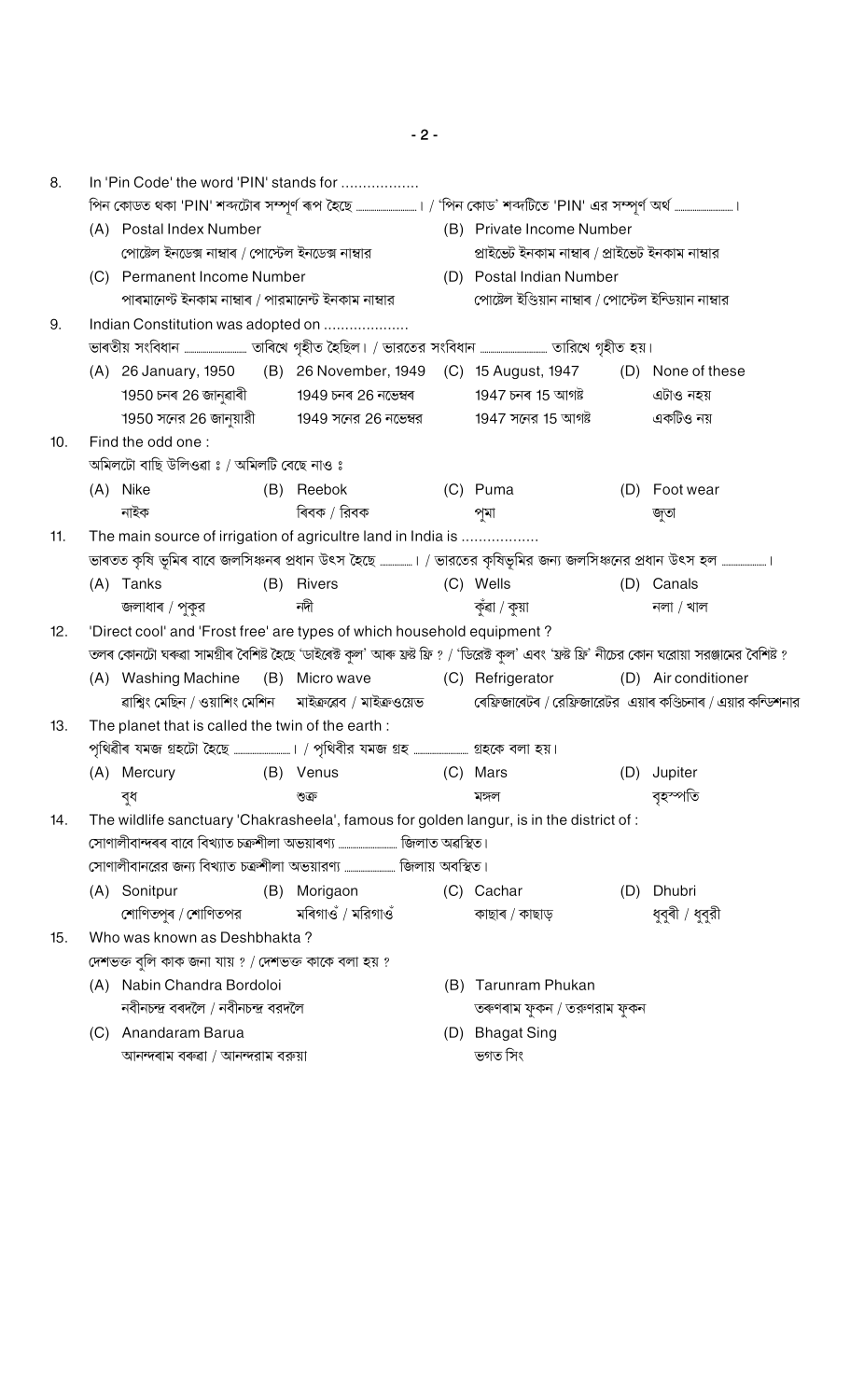$16<sub>1</sub>$ Which of these can not be the same for two different persons? তলৰ কোনটো দজন ব্যক্তিৰ ক্ষেত্ৰত কেতিয়াও একে নহয় ? / নীচের কোনটি দজন ব্যক্তির ক্ষেত্রে কখনও এক হয় না ? (A) Fingerprints (B) Skin colour (C) Eye colour (D) Blood group ফিংগাৰ প্ৰিণ্ট / আঙ্গলের ছাপ ছালৰ ৰং / ত্বকের রং চকুৰ ৰং / চোখের রং তেজৰ গুপ / রক্তের গুপ In the panchayat system, 'ANCHALIK PANCHAYAT' is formed with the voters of the ............... area  $17<sup>7</sup>$ পঞ্চায়তী ৰাজ ব্যৱস্থাত ''আঞ্চলিক পঞ্চায়ত গঠন কৰা হয় ................... এলেকাৰ ভোটাৰ সকলৰ দ্বাৰা।'' (B) Gaon Panchayat (C) Town Committee (D) None of these (A) Zila Parishad জিলা পৰিষদ / জিলা পরিষদ গাওঁ পঞ্চায়ত টাউন কমিটি এটাও নহয় / একটিও নয়  $18.$ 'Monarchy' in its limited form still prevails in : সীমিতভাবে হলেও ৰাজতন্ত্ৰ এতিয়াও .................... ত চলি আছে। / রাজতন্ত্র সীমিতভাবে এখনও ................... এ প্রচলিত আছে। (B) Saudi Arabia (A) England (D) Sweden (C) Nepal ইংলেণ্ড / ইংলেন্ড ছৌদি আৰব / সৌদি আরব ছুইডেন / সুইডেন নেপাল 19. World Peace Day is observed on : (B) June 17 (C) September 21  $(A)$  March 21 (D) November 17 21 মাৰ্চ 17 জন 21 ছেপ্তেম্বৰ / সেপ্টেম্বর  $17$  নভেম্বৰ / নভেম্বর The Women Cricket World Cup Final, 2013 was played between ...................... 20. (A) India & Australia (B) West Indies & Australia ভাৰত আৰু অষ্ট্ৰেলিয়া / ভারত ও অষ্ট্ৰেলিয়ার ৱেষ্ট ইণ্ডিজ আৰু অষ্ট্ৰেলিয়া / ওয়েষ্ট ইন্ডিজ ও অষ্ট্ৰেলিয়ার (C) England & West Indies (D) England & Newzeland ইংলেণ্ড আৰু ৱেষ্ট ইণ্ডিজ / ইংলেন্ড ও ওয়েষ্ট ইন্ডিজের ইংলেণ্ড আৰু নিউজিলেণ্ড / ইংলেন্ড ও নিউজিলেন্ডের 'Kumbha Mela 2012' was held in ..........  $21$ (B) Ujjain (A) Nasik (C) Haridwar  $(D)$ Allahabad QöO#xÌ^SÝ / QöO#xÌ^SÝ নাচিক / নাসিক হৰিদ্বাৰ / হরিদ্বারে এলাহাবাদ  $22.$ Rip Van Winkle sleeps through : (B) Civil war (A) Dinner (C) War of 1812 (D) American Revolution আমেৰিকাৰ বিপ্লৱ ৰাতিৰ আহাৰ খোৱা গৃহ যুদ্ধ 1812 চনৰ যুদ্ধ আমেরিকা বিপ্লবের রাতের খাওয়ার গৃহযুদ্ধের 1812 সনের যুদ্ধের The television show 'Satyamev jayate' was anchored by ............... 23. 'সত্যমেয় জয়তে' অনুষ্ঠানটো টেলিভিচনত ……………… এ উপস্থাপন কৰিছিল। / 'সত্যমেব জয়তে' অনুষ্টানটি টেলিভিশনে …………… উপস্থাপন করেন। (A) Shahrukh Khan (B) Salman Khan (C) Amir Khan (D) Ayushman Khurana শ্বাহৰুখ খান ছলমান খান আমিৰ খান আয়ুসমান খুৰানা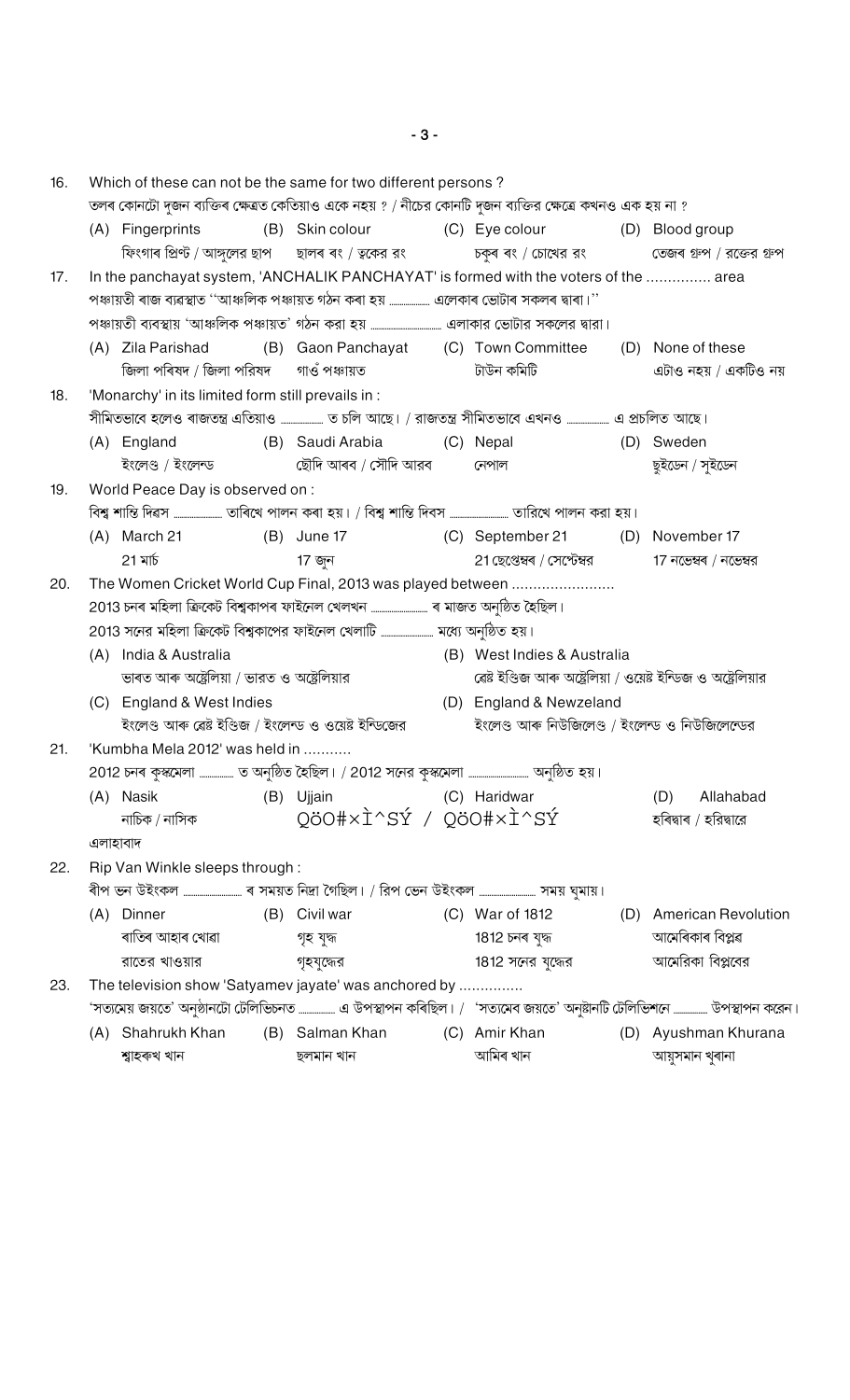|     | শাহরুখ খান          |                                          |          | সলমান খান                                                    |           | আমির খান                                                           |           | আয়ুশ্মান খুরানা                                  |
|-----|---------------------|------------------------------------------|----------|--------------------------------------------------------------|-----------|--------------------------------------------------------------------|-----------|---------------------------------------------------|
|     |                     |                                          |          | $-4-$                                                        |           |                                                                    |           |                                                   |
|     |                     |                                          |          |                                                              |           |                                                                    |           |                                                   |
| 24. |                     | Find the old one out :                   |          |                                                              |           |                                                                    |           |                                                   |
|     |                     | অমিলটো বাছি উলিওৱা ঃ / অমিলটি বেছে নাও ঃ |          |                                                              |           |                                                                    |           |                                                   |
|     | (A) Brother-Sister  |                                          |          | (B) Mother-Father                                            |           | (C) Uncle-Aunt                                                     |           | (D) Husband-Wife<br>স্বামী-স্ত্ৰী / স্বামী-স্ত্ৰী |
|     |                     | ভাই-ভনি / ভাই-বোন                        |          | মা-দেউতা / মা-বাবা                                           |           | খুড়া-খুড়ী / কাকা-কাকী                                            |           |                                                   |
| 25. |                     |                                          |          | Mughal Empress Mumtaz Mahal died at                          |           |                                                                    |           |                                                   |
|     |                     |                                          |          |                                                              |           |                                                                    |           |                                                   |
|     |                     |                                          |          |                                                              |           |                                                                    |           |                                                   |
|     | (A) Delhi<br>দিল্লী |                                          |          | (B) Agra                                                     | (C)       | Burhanpur                                                          |           | (D) None of these                                 |
|     |                     |                                          |          | আগ্ৰা                                                        |           | বুৰহানপুৰ / বুরহানপুর                                              |           | এটাও নহয় / একটিও নয়                             |
|     |                     |                                          |          |                                                              |           |                                                                    |           |                                                   |
|     |                     |                                          |          | <b>General English</b>                                       |           |                                                                    |           |                                                   |
|     |                     |                                          |          |                                                              |           |                                                                    |           |                                                   |
| 26. |                     | Pick out the correct one:                |          |                                                              |           |                                                                    |           |                                                   |
|     |                     | (A) Every poet is not Rabindranath       |          |                                                              |           | (B) Every poet is not a Rabindranath                               |           |                                                   |
|     |                     | (C) Every poet is not the Rabindranath   |          |                                                              |           | (D) None of the above is correct.                                  |           |                                                   |
| 27. |                     | Pick out the correct one:                |          |                                                              |           |                                                                    |           |                                                   |
|     |                     | (A) Each of the girls was given a rose.  |          |                                                              |           | (B) Each of the girl was given a rose.                             |           |                                                   |
|     |                     | (C) Each of the girls were given roses.  |          |                                                              | (D)       | Each girls were given roses.                                       |           |                                                   |
| 28. |                     | A "box" is to boxes while "ox" is to:    |          |                                                              |           |                                                                    |           |                                                   |
|     | $(A)$ oxes          |                                          |          | (B) oxen                                                     |           | (C) oxees                                                          | $(D)$ ox  |                                                   |
| 29. |                     | An empty vessel sounds                   |          |                                                              |           |                                                                    |           |                                                   |
|     | (A) more            |                                          |          | (B) most                                                     |           | $(C)$ much                                                         | (D)       | many                                              |
| 30. |                     |                                          |          | The hens have  no eggs today.                                |           |                                                                    |           |                                                   |
|     | $(A)$ lain          |                                          |          | (B) laid                                                     | $(C)$ lay |                                                                    |           | (D) lied                                          |
| 31. |                     | I took him  our guest.                   |          |                                                              |           |                                                                    |           |                                                   |
|     | $(A)$ as            |                                          | $(B)$ to |                                                              | $(C)$ for |                                                                    |           | (D) after                                         |
| 32. |                     | We eat so that we  live.                 |          |                                                              |           |                                                                    |           |                                                   |
|     | (A) must            |                                          |          | (B) could                                                    |           | $(C)$ may                                                          |           | (D) should                                        |
| 33. |                     |                                          |          |                                                              |           |                                                                    |           |                                                   |
|     | $(A)$ by            |                                          | $(B)$ at |                                                              |           | $(C)$ with                                                         | $(D)$ for |                                                   |
| 34. |                     |                                          |          | Next time you  to my house, you must bring that book.        |           |                                                                    |           |                                                   |
|     | (A) will come       |                                          |          | (B) are coming                                               |           | (C) may come                                                       |           | $(D)$ come                                        |
| 35) |                     | Fill the bottle ---------- hot water.    |          |                                                              |           |                                                                    |           |                                                   |
|     | $(A)$ in            |                                          | $(B)$ by |                                                              |           | $(C)$ with                                                         | $(D)$ of  |                                                   |
| 36. |                     |                                          |          | Hardly had we reached school ---------------- the bell rang. |           |                                                                    |           |                                                   |
|     | $(A)$ than          |                                          |          | (B) when                                                     |           | $(C)$ then                                                         |           | $(D)$ and                                         |
| 37. |                     |                                          |          |                                                              |           | A student who runs away from school without permission is called a |           |                                                   |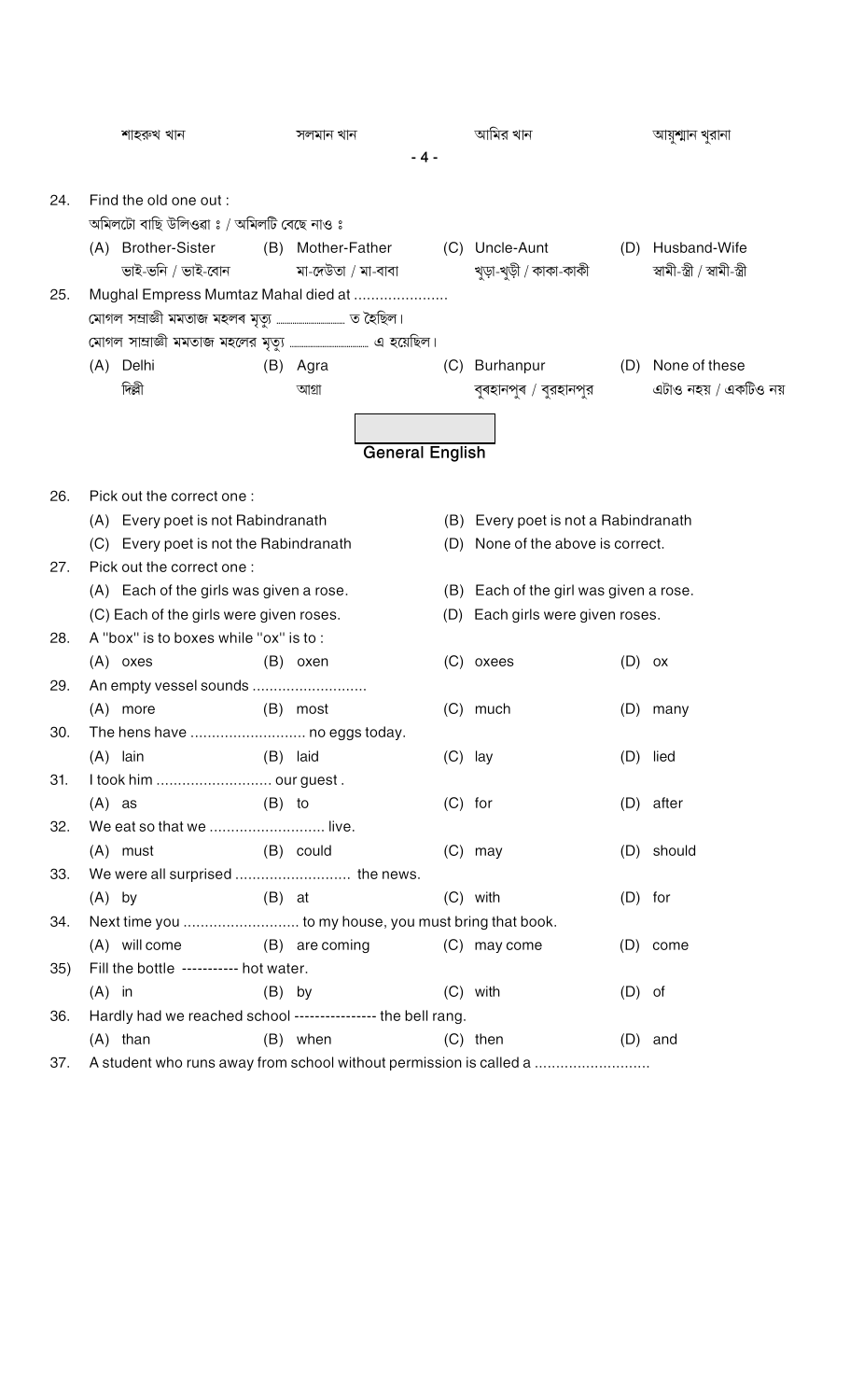|       |                                                                              | (A) juvenile                                                                        |          | (B) truant          |       | (C) delinquent                                |                                                            | (D) convict                                                                                                       |  |  |  |
|-------|------------------------------------------------------------------------------|-------------------------------------------------------------------------------------|----------|---------------------|-------|-----------------------------------------------|------------------------------------------------------------|-------------------------------------------------------------------------------------------------------------------|--|--|--|
|       |                                                                              |                                                                                     |          |                     | $-5-$ |                                               |                                                            |                                                                                                                   |  |  |  |
|       |                                                                              |                                                                                     |          |                     |       |                                               |                                                            |                                                                                                                   |  |  |  |
| 38.   |                                                                              | Beautiful handwriting can be expressed in one word as                               |          |                     |       |                                               |                                                            |                                                                                                                   |  |  |  |
|       |                                                                              | (A) cartography                                                                     |          | (B) ethnography     |       | (C) calligraphy                               | (D)                                                        | handicraft                                                                                                        |  |  |  |
| 39.   |                                                                              | Pick out the correct passive voice form of the sentence -                           |          |                     |       |                                               |                                                            |                                                                                                                   |  |  |  |
|       |                                                                              | "Who teaches you English ?"                                                         |          |                     |       |                                               |                                                            |                                                                                                                   |  |  |  |
|       |                                                                              | (A) English is taught by whom?                                                      |          |                     |       | (B) By whom will you be taught English?       |                                                            |                                                                                                                   |  |  |  |
|       |                                                                              | (C) By whom were you taught English                                                 |          |                     |       | (D) By whom are you taught English?           |                                                            |                                                                                                                   |  |  |  |
| 40.   |                                                                              | The correct active voice form of the sentence - "He is known to be a rich man" is : |          |                     |       |                                               |                                                            |                                                                                                                   |  |  |  |
|       |                                                                              | (A) It is known that he is a rich man                                               |          |                     |       | (B) Everyone knows that he is a rich man.     |                                                            |                                                                                                                   |  |  |  |
|       |                                                                              | (C) who doesn't know that he is a rich man?                                         |          |                     |       | (D) It is known by all that he is a rich man. |                                                            |                                                                                                                   |  |  |  |
| 41.   |                                                                              | If the following sentence is converted to indirect narration, it will read:         |          |                     |       |                                               |                                                            |                                                                                                                   |  |  |  |
|       |                                                                              | Mummy said, "I shall write a letter".                                               |          |                     |       |                                               |                                                            |                                                                                                                   |  |  |  |
|       |                                                                              | (A) Mummy said that she will write a letter.                                        |          |                     |       | (B) Mummy said she should write a letter.     |                                                            |                                                                                                                   |  |  |  |
|       |                                                                              | (C) Mummy said that she would write a letter                                        |          |                     |       |                                               |                                                            | (D) Mummy said that she should write a letter.                                                                    |  |  |  |
| 42.   | If the following sentence is converted to Direct speech, it will read like : |                                                                                     |          |                     |       |                                               |                                                            |                                                                                                                   |  |  |  |
|       |                                                                              | "He asked me how I was ?"                                                           |          |                     |       |                                               |                                                            |                                                                                                                   |  |  |  |
|       |                                                                              | (A) He asked, "How you are?"                                                        |          |                     |       | (B) He said, "How am I?"                      |                                                            |                                                                                                                   |  |  |  |
|       |                                                                              | (C) He asked to me, "How are you?"                                                  |          |                     |       | (D) He said to me, "How are you?"             |                                                            |                                                                                                                   |  |  |  |
|       |                                                                              | Pick out the correct meaning of the idiom in the following sentence.                |          |                     |       |                                               |                                                            |                                                                                                                   |  |  |  |
| 43.   |                                                                              | At last he found his rival at bay.                                                  |          |                     |       |                                               |                                                            |                                                                                                                   |  |  |  |
|       |                                                                              | (A) He found him near the sea beach                                                 |          |                     |       | (B) He found him in a tight corner.           |                                                            |                                                                                                                   |  |  |  |
|       |                                                                              | (C) He found him at a restaurant named Bay.                                         |          |                     |       | (D) None of the above                         |                                                            |                                                                                                                   |  |  |  |
| 44.   |                                                                              | I am quite in the dark, so I can not give any comment on this.                      |          |                     |       |                                               |                                                            |                                                                                                                   |  |  |  |
|       |                                                                              | (A) There is a power failure now.                                                   |          |                     |       |                                               | (B) I have not brought a torch, so I can not see anything. |                                                                                                                   |  |  |  |
|       |                                                                              | (C) I am ignorant about the matter.                                                 |          |                     |       | (D) None of the above.                        |                                                            |                                                                                                                   |  |  |  |
| 45.   |                                                                              | Give the correct meaning of the word in bold underline.                             |          |                     |       |                                               |                                                            |                                                                                                                   |  |  |  |
|       |                                                                              | She is an obstinate child.                                                          |          |                     |       |                                               |                                                            |                                                                                                                   |  |  |  |
|       |                                                                              | (A) Stubborn                                                                        |          | (B) Pretty          |       | (C) Clever                                    |                                                            | (D) Dull                                                                                                          |  |  |  |
| 46.   |                                                                              |                                                                                     |          |                     |       |                                               |                                                            |                                                                                                                   |  |  |  |
|       |                                                                              | $(A)$ good                                                                          |          | $(B)$ bad           |       | (C) foul                                      |                                                            | (D) smooth                                                                                                        |  |  |  |
| 47.   |                                                                              |                                                                                     |          |                     |       |                                               |                                                            | A prefix is a letter or number of letters which can be added at the beginning of a word to get a new word.        |  |  |  |
| Which |                                                                              |                                                                                     |          |                     |       |                                               |                                                            |                                                                                                                   |  |  |  |
|       |                                                                              | of the following prefixes can be put before the words to get meaningful words?      |          |                     |       |                                               |                                                            |                                                                                                                   |  |  |  |
|       |                                                                              | Operate, exist,                                                                     |          | ordinate, existence |       |                                               |                                                            |                                                                                                                   |  |  |  |
|       | $(A)$ Co                                                                     |                                                                                     | $(B)$ in |                     |       | $(C)$ non                                     | (D)                                                        | de                                                                                                                |  |  |  |
| 48.   |                                                                              |                                                                                     |          |                     |       |                                               |                                                            | A suffix is a letter or number of letters which can be added at the end of a word to get a new word. Which of the |  |  |  |
|       |                                                                              | following suffixes can be put after the following words to get meaningful words?    |          |                     |       |                                               |                                                            |                                                                                                                   |  |  |  |
|       |                                                                              | hill<br>bull                                                                        | butt     | padd                |       |                                               |                                                            |                                                                                                                   |  |  |  |
|       | $(A)$ Y                                                                      |                                                                                     | (B)      | OW                  |       | $(C)$ ock                                     | $(D)$ er                                                   |                                                                                                                   |  |  |  |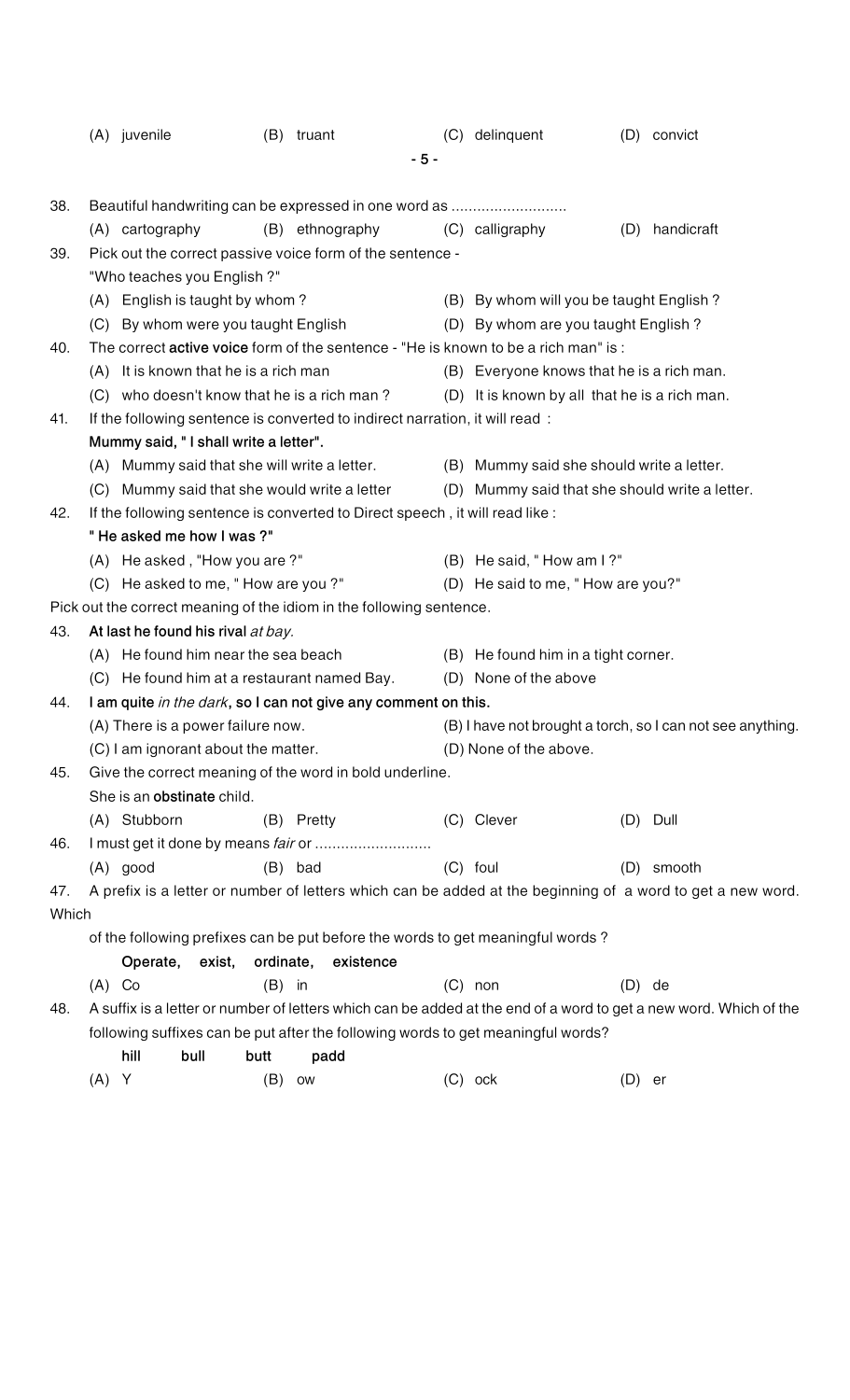| 49. |                                                             | Thermometer is to temperature as Barometer is to                                                                    |          |                                           |          |                           |     |                                                                                                               |  |  |  |  |
|-----|-------------------------------------------------------------|---------------------------------------------------------------------------------------------------------------------|----------|-------------------------------------------|----------|---------------------------|-----|---------------------------------------------------------------------------------------------------------------|--|--|--|--|
|     |                                                             | (A) height                                                                                                          |          | (B) pressure                              |          | (C) speed                 |     | (D) depth                                                                                                     |  |  |  |  |
|     |                                                             |                                                                                                                     |          | $-6-$                                     |          |                           |     |                                                                                                               |  |  |  |  |
| 50. |                                                             | Peel is to banana as  is to nut.                                                                                    |          |                                           |          |                           |     |                                                                                                               |  |  |  |  |
|     |                                                             | (A) covering                                                                                                        |          | $(B)$ rind                                |          | (C) kernel                |     | (D) shell                                                                                                     |  |  |  |  |
|     |                                                             |                                                                                                                     |          |                                           |          |                           |     |                                                                                                               |  |  |  |  |
|     |                                                             |                                                                                                                     |          |                                           |          |                           |     |                                                                                                               |  |  |  |  |
|     |                                                             |                                                                                                                     |          | General Maths / সাধাৰণ গণিত / সাধারণ গণিত |          |                           |     |                                                                                                               |  |  |  |  |
| 51. |                                                             | Roman numeral for the greatest three digit number is                                                                |          |                                           |          |                           |     |                                                                                                               |  |  |  |  |
|     |                                                             | তিনিটা অংক বিশিষ্ট আটাইতকৈ ডাঙৰ সংখ্যা বৃজোৱা ৰোমান সংখ্যাটো হৈছে                                                   |          |                                           |          |                           |     |                                                                                                               |  |  |  |  |
|     |                                                             |                                                                                                                     |          |                                           |          |                           |     |                                                                                                               |  |  |  |  |
|     |                                                             | (A) IXIXIX                                                                                                          |          | (B) CMIXIX                                |          | (C) CMLXIX                |     | (D) CMXCIX                                                                                                    |  |  |  |  |
| 52. |                                                             | The difference between the place value and face value of 5 in 91,25,678 is                                          |          |                                           |          |                           |     |                                                                                                               |  |  |  |  |
|     | 91,25,678 is  ত 5 ৰ স্থানীয় মান আৰু সাংখ্যিক মানৰ পাৰ্থক্য |                                                                                                                     |          |                                           |          |                           |     |                                                                                                               |  |  |  |  |
|     |                                                             |                                                                                                                     |          |                                           |          |                           |     |                                                                                                               |  |  |  |  |
|     | $(A)$ 0                                                     |                                                                                                                     |          | $(B)$ 4995                                |          | $(C)$ 4095                |     | (D) 5000                                                                                                      |  |  |  |  |
| 53. |                                                             | If 'a' and 'b' are whole numbers then which of the following is true?                                               |          |                                           |          |                           |     |                                                                                                               |  |  |  |  |
|     |                                                             | যদি 'a' আৰু 'b' পূৰ্ণ সংখ্যা হয় তেন্তে তলৰ কোনটো সত্য ? / যদি 'a' এবং 'b' পূৰ্ণ সংখ্যা হয়, তবে নীচের কোনটি সত্য ? |          |                                           |          |                           |     |                                                                                                               |  |  |  |  |
|     |                                                             | $(A)$ a÷b is a whole number                                                                                         |          |                                           |          | (B) $a \div b = b \div a$ |     |                                                                                                               |  |  |  |  |
|     |                                                             | a÷b এটা পূর্ণ সংখ্যা / a÷b একটি পূর্ণ সংখ্যা                                                                        |          |                                           |          |                           |     |                                                                                                               |  |  |  |  |
|     |                                                             | $(C)$ both $A \& B$                                                                                                 |          |                                           |          | (D) None of these         |     |                                                                                                               |  |  |  |  |
|     |                                                             | A আৰু B উভয় / A এবং B উভয়ে                                                                                        |          |                                           |          | এটাও নহয় / একটিও নয়     |     |                                                                                                               |  |  |  |  |
| 54. |                                                             |                                                                                                                     |          |                                           |          |                           |     |                                                                                                               |  |  |  |  |
|     |                                                             |                                                                                                                     |          |                                           |          |                           |     |                                                                                                               |  |  |  |  |
|     |                                                             | $(A)$ 4980                                                                                                          |          | $(B)$ 49,800                              |          | $(C)$ 498,000             | (D) | None of these<br>এটাও নহয় / একটিও নয়                                                                        |  |  |  |  |
| 55. |                                                             | Number of prime numbers from 1 to 50 are                                                                            |          |                                           |          |                           |     |                                                                                                               |  |  |  |  |
|     |                                                             |                                                                                                                     |          |                                           |          |                           |     |                                                                                                               |  |  |  |  |
|     | (A) 20                                                      |                                                                                                                     | $(B)$ 14 |                                           | $(C)$ 15 |                           |     | (D) None of these<br>এটাও নহয় / একটিও নয়                                                                    |  |  |  |  |
| 56. |                                                             |                                                                                                                     |          |                                           |          |                           |     | The hour hand of a clock is rotated clockwise from 11 to 2. Determine by what degree the hour hand is rotated |  |  |  |  |
|     |                                                             | clockwise                                                                                                           |          |                                           |          |                           |     |                                                                                                               |  |  |  |  |
|     |                                                             | এটা ঘড়ীত ঘণ্টাৰ কাঁটাডাল 11 ৰ পৰা 2 লৈকে ঘড়ীৰ কাঁটা ঘূৰা দিশত ঘূৰিলে। কাঁটাডাল কিমান ডিগ্ৰী ঘূৰিলে নিৰ্ণয় কৰা।   |          |                                           |          |                           |     |                                                                                                               |  |  |  |  |
|     |                                                             | একটি ঘড়িতে ঘন্টার কাঁটাটি 11 থেকে 2 টা দক্ষিণাবর্তে ঘোরলে কাঁটাটি কত ডিগ্রী ঘোরলো ?                                |          |                                           |          |                           |     |                                                                                                               |  |  |  |  |
|     | (A) 30                                                      |                                                                                                                     | $(B)$ 60 |                                           |          | (C) 90                    | (D) | None of these                                                                                                 |  |  |  |  |
|     |                                                             |                                                                                                                     |          |                                           |          |                           |     | এটাও নহয় / একটিও নয়                                                                                         |  |  |  |  |
| 57. |                                                             | Number of line segments used in the figure of a cuboid is                                                           |          |                                           |          |                           |     |                                                                                                               |  |  |  |  |
|     |                                                             | আয়তীয় ঘনক এটাত থকা ৰেখাখণ্ডৰ সংখ্যা ……………। / আয়তীয় ঘনকে থাকা রেখাখণ্ডের সংখ্যা …………………….।                       |          |                                           |          |                           |     |                                                                                                               |  |  |  |  |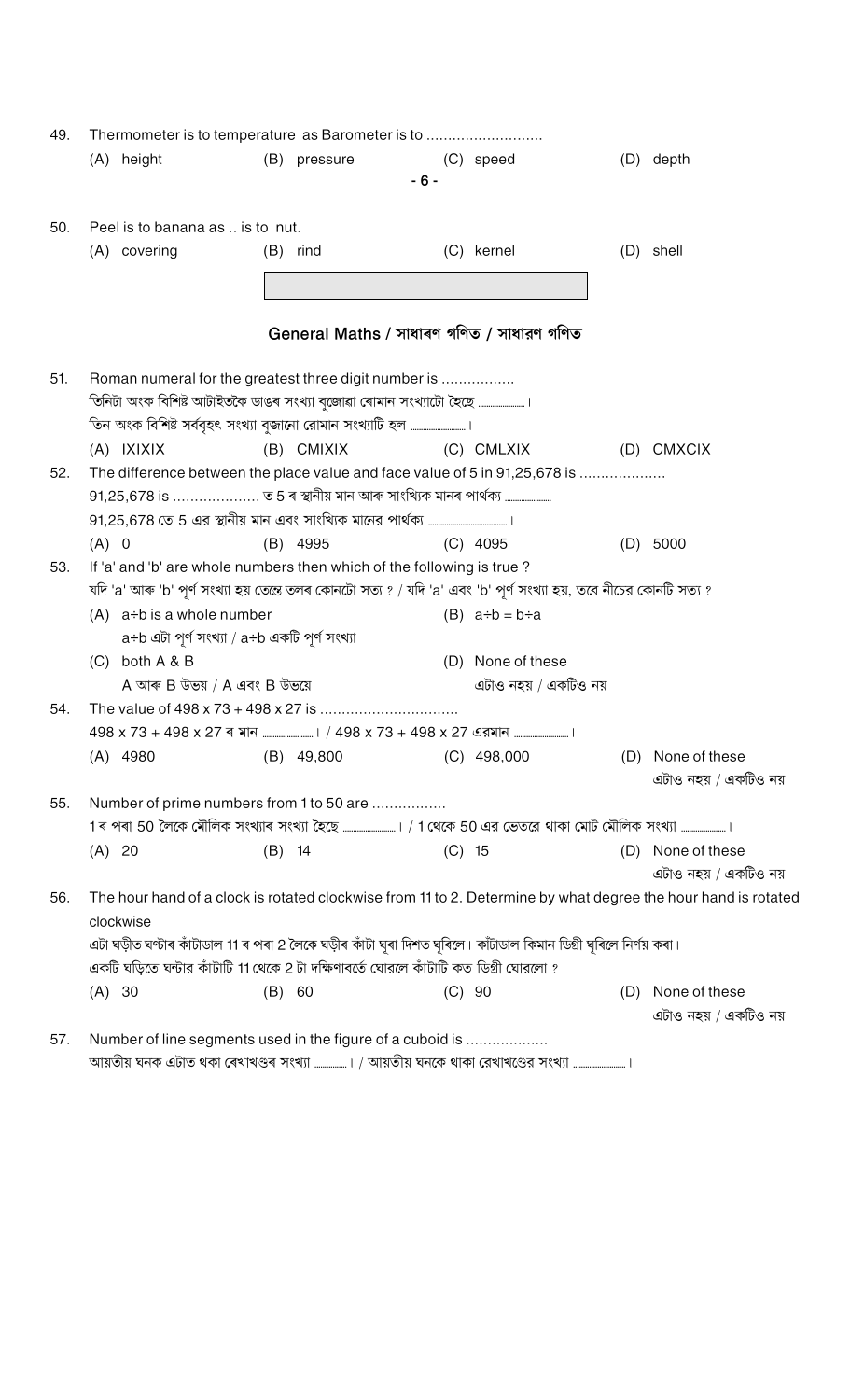|     | $(A)$ 6          |                                                                                                                           | $(B)$ 8                                                                                                                                                                                                     | $(C)$ 12 |                                                                                                         |     | (D) None of these<br>এটাও নহয় / একটিও নয় |
|-----|------------------|---------------------------------------------------------------------------------------------------------------------------|-------------------------------------------------------------------------------------------------------------------------------------------------------------------------------------------------------------|----------|---------------------------------------------------------------------------------------------------------|-----|--------------------------------------------|
|     |                  |                                                                                                                           | $-7 -$                                                                                                                                                                                                      |          |                                                                                                         |     |                                            |
| 58. |                  |                                                                                                                           | In the given figure the area of the circle is $9\pi$ m <sup>2</sup> . Find the area of the quadrilateral ABCD.<br>চিত্ৰত দেখুওৱা বৃত্তৰ কালি যদি 9 $\pi$ মিটাৰ $^2$ হয়, তেন্তে ABCD চতুৰ্ভূজৰ কালি উলিওৱা। |          |                                                                                                         |     |                                            |
|     |                  |                                                                                                                           |                                                                                                                                                                                                             |          |                                                                                                         |     |                                            |
|     |                  |                                                                                                                           |                                                                                                                                                                                                             |          |                                                                                                         |     |                                            |
|     |                  | (A) $9m^2 (\hat{x})^2$                                                                                                    | (B) $36m^2 (\hat{\mathbf{k}})^2$                                                                                                                                                                            |          | (C) $81m^2$ (মি.) <sup>2</sup>                                                                          |     | (D) None of these<br>এটাও নহয় / একটিও নয় |
| 59. |                  | Which of the following statements is false?<br>তলৰ কোনটো উক্তি মিছা ? / নীচের কোন উক্তিটি মিথ্যা ?                        |                                                                                                                                                                                                             |          |                                                                                                         |     |                                            |
|     |                  | (A) A line segment has two end points<br>এডাল ৰেখাখণ্ডৰ দুটা প্ৰান্ত বিন্দু আছে<br>একটি রেখাখন্ডের দুটি প্রান্তবিন্দু আছে |                                                                                                                                                                                                             |          | (B) A line has no end points<br>এডাল ৰেখাৰ কোনো প্ৰান্ত বিন্দু নাই<br>একটি রেখার কোন প্রান্ত বিন্দু নাই |     |                                            |
|     |                  | (C) A ray has only one end point<br>এডাল ৰশ্মিৰ প্ৰান্ত বিন্দু মাত্ৰ এটা /<br>একটি রশ্মির প্রান্তবিন্দু মাত্র একটি        |                                                                                                                                                                                                             |          | (D) None of these<br>এটাও নহয়<br>একটিও নয়                                                             |     |                                            |
| 60. |                  | Measure of $\angle Y$ is                                                                                                  |                                                                                                                                                                                                             |          |                                                                                                         |     |                                            |
|     |                  |                                                                                                                           |                                                                                                                                                                                                             |          |                                                                                                         |     |                                            |
| 61. | $(A) 65^{\circ}$ | $2\frac{1}{2}+3\frac{5}{7}\times\frac{3}{13}-\frac{1}{2}+4=$                                                              | $75^\circ$<br>(B)                                                                                                                                                                                           |          |                                                                                                         | (D) | $55^\circ$                                 |
|     | (A)              | $\frac{188}{56}$                                                                                                          | (B)                                                                                                                                                                                                         |          |                                                                                                         | (D) | None of these                              |
|     |                  |                                                                                                                           |                                                                                                                                                                                                             |          |                                                                                                         |     | এটাও নহয় / একটিও নয়                      |
| 62. |                  | th of a number is 8. Find its two third.                                                                                  |                                                                                                                                                                                                             |          |                                                                                                         |     |                                            |
|     |                  | এটা সংখ্যাৰ                                                                                                               |                                                                                                                                                                                                             |          |                                                                                                         |     |                                            |
|     |                  | একটি সংখ্যার                                                                                                              |                                                                                                                                                                                                             |          |                                                                                                         |     |                                            |
|     | (A) 68           |                                                                                                                           | $(B)$ 32                                                                                                                                                                                                    |          | $(C)$ 102                                                                                               | (D) | None of these<br>এটাও নহয় / একটিও নয়     |
| 63. | $(A)$ 9          |                                                                                                                           | $(B)$ 3                                                                                                                                                                                                     | $(C)$ 27 |                                                                                                         | (D) | None of these<br>এটাও নহয় / একটিও নয়     |

In IPL T-20 match 7 teams have joined. Each team played twice with each of the remaining teams in the first 64. round. Find the total number of games in the first round. ।<br>IPL T-20 খেলত 7 টা দলে অংশ গ্ৰহণ কৰিছে। যদি প্ৰতিটো দলে বাকী দলৰ সৈতে দুবাৰকৈ খেলে তেন্তে প্ৰথম ৰাউণ্ডত মুঠ কিমানখন খেল অনুষ্ঠিত হল নিৰ্ণয় কৰা।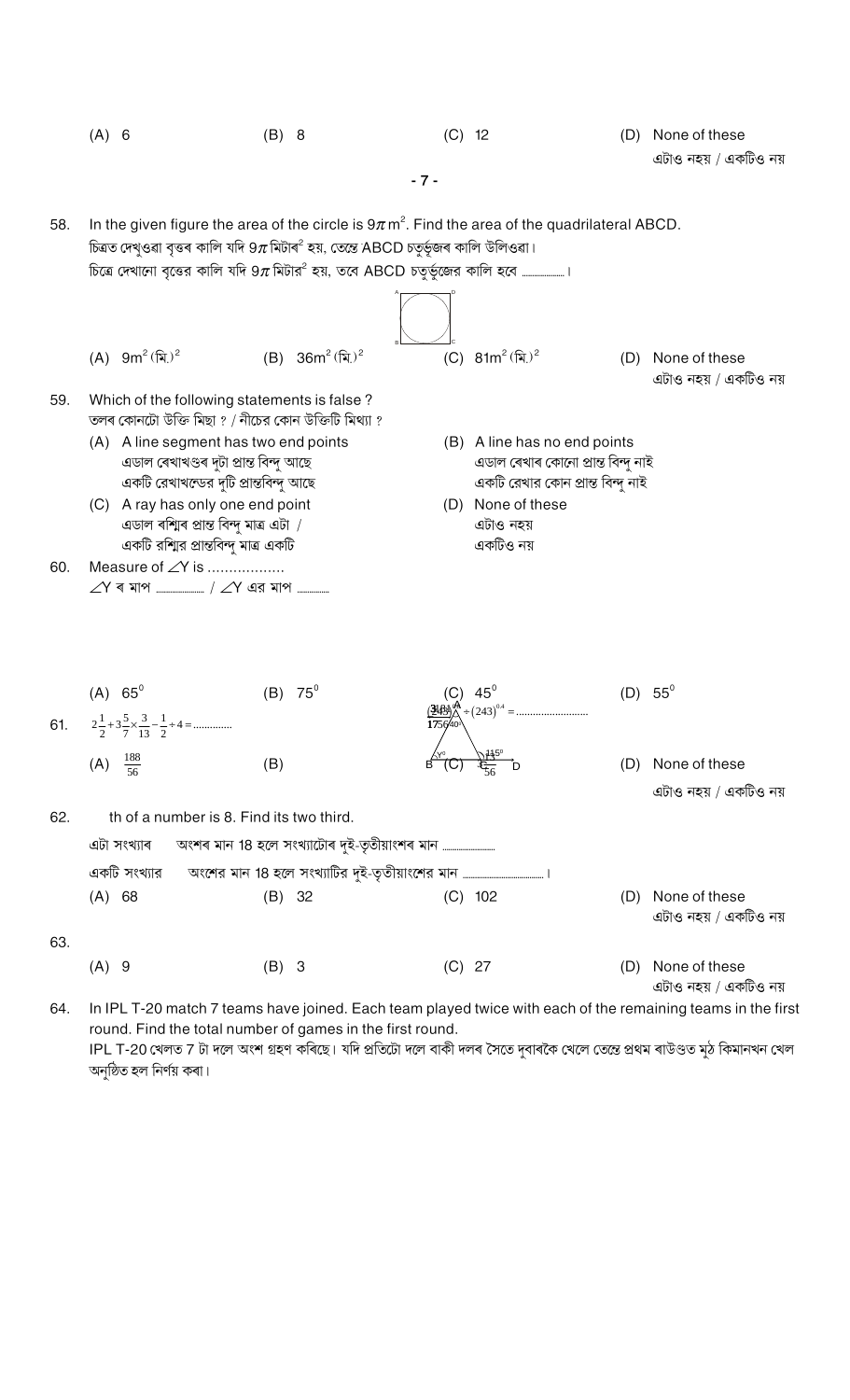|     |                                                                           |                                                       | IPL T-20 খেলায় 7 টি দল অংশ গ্রহণ করে এবং প্রতিটি দল বাকী দলের সাথে দুবার করে খেলে। প্রথম রাউণ্ডে মোট কয়টি খেলা অনুষ্ঠিত হয় ? |                                                                                                                   |                                            |  |  |  |  |  |  |
|-----|---------------------------------------------------------------------------|-------------------------------------------------------|---------------------------------------------------------------------------------------------------------------------------------|-------------------------------------------------------------------------------------------------------------------|--------------------------------------------|--|--|--|--|--|--|
|     | $(A)$ 14                                                                  | $(B)$ 60                                              | (C) 28                                                                                                                          |                                                                                                                   | (D) None of these<br>এটাও নহয় / একটিও নয় |  |  |  |  |  |  |
|     |                                                                           |                                                       | $-8-$                                                                                                                           |                                                                                                                   |                                            |  |  |  |  |  |  |
| 65. | the length and breath of the lawn.                                        |                                                       | A lawn is in the form of a rectangle having its sides in the ratio 3:5. The area of the lawn is $\frac{1}{15}$ hectare. Find    |                                                                                                                   |                                            |  |  |  |  |  |  |
|     |                                                                           |                                                       |                                                                                                                                 | এখন আয়তাকাৰ বাগিছাৰ দীঘ আৰু প্ৰস্থৰ অনুপাত 3:5, যদি কালি তেক্টেৰ হয়, তেন্তে বাগিচাৰ দীঘ আৰু প্ৰস্থ নিৰ্ণয় কৰা। |                                            |  |  |  |  |  |  |
|     |                                                                           |                                                       | একটি আয়তাকার বাগানের দৈর্ঘ্য ও প্রস্থের কালি 3:5, যদি কালি তহেক্টর হয়, তবে বাগানের দৈর্ঘ্য ও প্রস্থ নির্ণয় কর।               |                                                                                                                   |                                            |  |  |  |  |  |  |
|     | $(A)$ 3, 5                                                                | (B)<br>$\overline{\phantom{a}}$                       | (C)<br>$\overline{\phantom{a}}$                                                                                                 |                                                                                                                   | (D) None of these<br>এটাও নহয় / একটিও নয় |  |  |  |  |  |  |
| 66. | 1 বৰ্গ মি. =  বৰ্গ মি.মি.                                                 |                                                       |                                                                                                                                 |                                                                                                                   |                                            |  |  |  |  |  |  |
|     | $(A)$ 100                                                                 | $(B)$ 10                                              | $(C)$ 1000                                                                                                                      |                                                                                                                   | $(D)$ 10000                                |  |  |  |  |  |  |
| 67. | In                                                                        | , the value of is                                     |                                                                                                                                 |                                                                                                                   |                                            |  |  |  |  |  |  |
|     |                                                                           |                                                       | $\overline{\mathcal{O}}$                                                                                                        |                                                                                                                   |                                            |  |  |  |  |  |  |
|     | $(A) -1$                                                                  | (B)                                                   | (C)                                                                                                                             | $(D) +1$                                                                                                          |                                            |  |  |  |  |  |  |
| 68. |                                                                           |                                                       | First, third and the fourth terms of a proportion are 6, 12 and 36. Then the second term is                                     |                                                                                                                   |                                            |  |  |  |  |  |  |
|     |                                                                           |                                                       | এটা সমানুপাতৰ প্ৰথম, তৃতীয় আৰু চতুৰ্থ পদ 6, 12 আৰু 36 হলে দ্বিতীয় পদটো হব                                                     |                                                                                                                   |                                            |  |  |  |  |  |  |
|     |                                                                           |                                                       | একটি সমানুপাতের প্রথম, তৃতীয় এবং চতুর্থ পদ 6, 12 এবং 36 হলে দ্বিতীয় পদটি হবে                                                  |                                                                                                                   |                                            |  |  |  |  |  |  |
|     | $(A)$ 12                                                                  | $(B)$ 18                                              | $(C)$ 24                                                                                                                        | (D)                                                                                                               | 108                                        |  |  |  |  |  |  |
| 69. | Instruments used to bisect a given line segment                           |                                                       |                                                                                                                                 |                                                                                                                   |                                            |  |  |  |  |  |  |
|     | এডাল ৰেখাখণ্ডক দ্বিখণ্ডিত কৰিবলৈ ……………………. সঁজুলি হিচাপে ব্যৱহাৰ কৰা হয়। |                                                       |                                                                                                                                 |                                                                                                                   |                                            |  |  |  |  |  |  |
|     | একটি রেখাখণ্ডকে দ্বিখণ্ডিত করিতে ……………………………… ব্যবহার করা হয়।            |                                                       |                                                                                                                                 |                                                                                                                   |                                            |  |  |  |  |  |  |
|     |                                                                           |                                                       | (A) scale and protractor (B) scale and compasses (C) scale and setsquare (D)                                                    |                                                                                                                   | scale                                      |  |  |  |  |  |  |
|     |                                                                           | স্কেল আৰু কোণমান যন্ত্ৰ ব্যৱস্থাত স্কেল আৰু কম্পাছ    | $\frac{100}{200}(2x-1)+8=14$ চেটস্কুয়াৰ                                                                                        |                                                                                                                   | স্কেল                                      |  |  |  |  |  |  |
|     |                                                                           | স্কেল এবং কোণমান যন্ত্র              স্কেল এবং কম্পাস | স্কেল এবং সেটস্কোয়ার<br>852                                                                                                    |                                                                                                                   | স্কেল                                      |  |  |  |  |  |  |
| 70. |                                                                           |                                                       | Sum of two integers is +62. If one of the integer is -48 then the other is                                                      |                                                                                                                   |                                            |  |  |  |  |  |  |
|     |                                                                           |                                                       | দুটা অখণ্ড সংখ্যাৰ যোগফল +62, যদি তাৰে এটা সংখ্যা -48 হয় তেন্তে আনটো সংখ্যা ।                                                  |                                                                                                                   |                                            |  |  |  |  |  |  |
|     |                                                                           |                                                       | দুটি অখণ্ড সংখ্যার যোগফল +62, যদি ইহার একটি সংখ্যা -48 হয়, তবে অপরটি ।                                                         |                                                                                                                   |                                            |  |  |  |  |  |  |
|     | $(A) +14$                                                                 | $(B) -14$                                             | $(C) -110$                                                                                                                      |                                                                                                                   | $(D) +110$                                 |  |  |  |  |  |  |
| 71. |                                                                           |                                                       | A man distributes 0.375 of his money to his wife and 0.4 to his son. He has still 73,375 left with him.                         |                                                                                                                   |                                            |  |  |  |  |  |  |
|     | How much initial money did the man have?                                  |                                                       |                                                                                                                                 |                                                                                                                   |                                            |  |  |  |  |  |  |
|     |                                                                           |                                                       | এজন মানুহ তেওঁৰ ধনৰ 0.375 অংশ পত্নীক আৰু 0.4 অংশ পুত্ৰক দিয়াত ₹3,375 টকা বাকী থাকিল। তেওঁৰ মুঠ ধন কিমান আছিল ?                 |                                                                                                                   |                                            |  |  |  |  |  |  |
|     |                                                                           |                                                       | একজন মানুষ নিজের ধনের 0.375 অংশ পত্নীকে এবং 0.4 অংশ পুত্রকে দেওয়ার পর স্থ3,375 টাকা বাকী থাকে। উনার মোট                        |                                                                                                                   |                                            |  |  |  |  |  |  |
|     |                                                                           |                                                       |                                                                                                                                 |                                                                                                                   |                                            |  |  |  |  |  |  |
|     | (A) $\overline{e}$ 13,750 (B) $\overline{e}$ 15,000                       |                                                       | (C) ₹7,750                                                                                                                      |                                                                                                                   | (D) None                                   |  |  |  |  |  |  |
|     |                                                                           |                                                       |                                                                                                                                 |                                                                                                                   | এটাও নহয়/একটিও নয়                        |  |  |  |  |  |  |
| 72. | The ascending order of 6411, 6144, 6344, 6744 is                          |                                                       |                                                                                                                                 |                                                                                                                   |                                            |  |  |  |  |  |  |
|     |                                                                           |                                                       |                                                                                                                                 |                                                                                                                   |                                            |  |  |  |  |  |  |
|     | $(A)$ 6144, 6344, 6411, 6744                                              |                                                       | (B) 6744, 6411, 3644, 6144                                                                                                      |                                                                                                                   |                                            |  |  |  |  |  |  |
|     | $QCAA$ $CAA$ $CAA$ $CAA$ $CAA$                                            |                                                       | $(7)$ $6111$ $6111$ $6711$ $6911$                                                                                               |                                                                                                                   |                                            |  |  |  |  |  |  |

 $(C)$  3644, 6411, 6144, 6744

- 
- (D) 6144, 6411, 6744, 6344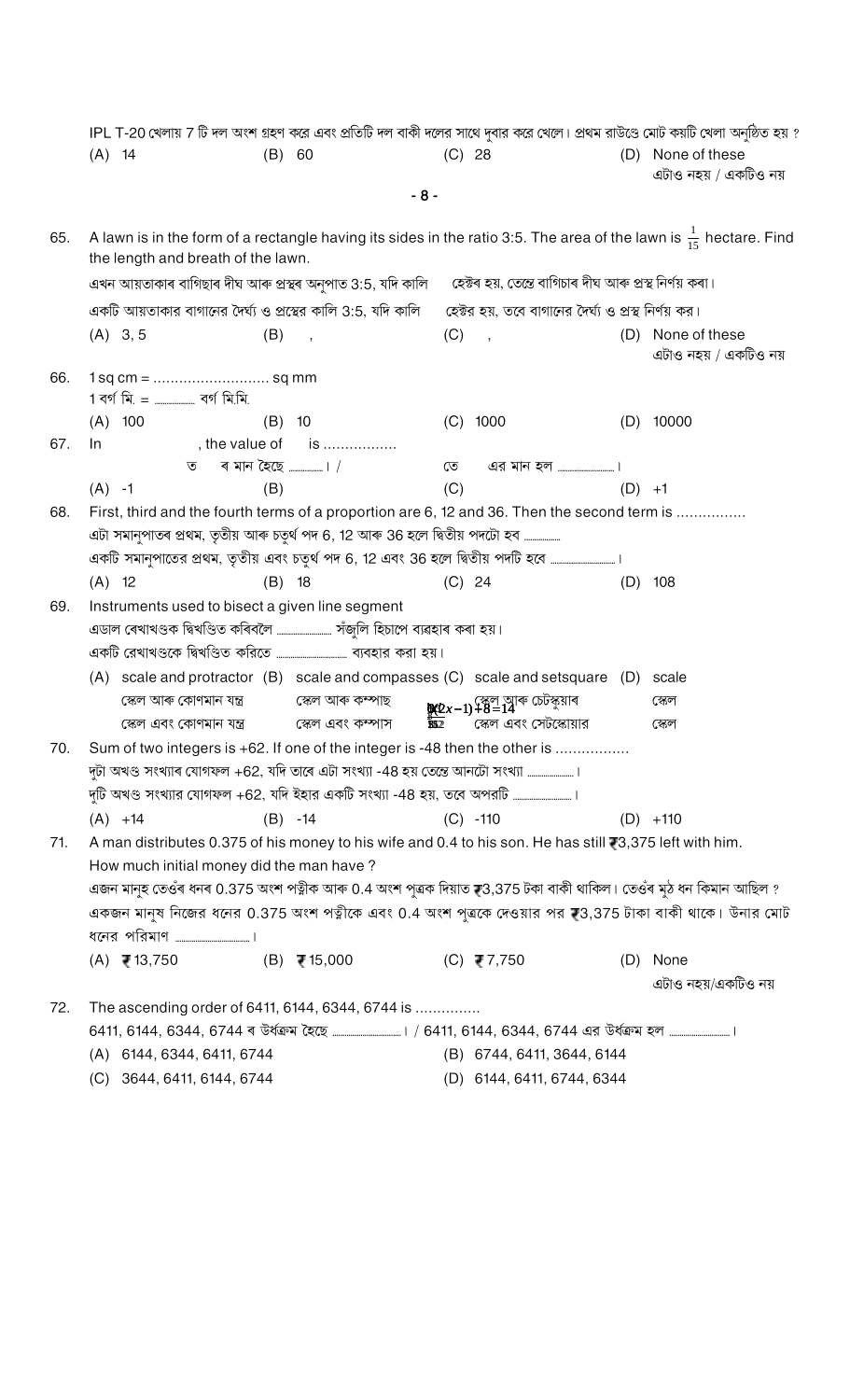| 73.            | $36(8-3)=$                                        |     |                                                                         |       |                                                                                                                                                                           |     |                                                                                                                   |
|----------------|---------------------------------------------------|-----|-------------------------------------------------------------------------|-------|---------------------------------------------------------------------------------------------------------------------------------------------------------------------------|-----|-------------------------------------------------------------------------------------------------------------------|
|                | $(A)$ $(36x8)-3$                                  |     |                                                                         |       | (B) (36x8)x(36-3) (C) (36x8)-(36x3)                                                                                                                                       |     | (D) None of these<br>এটাও নহয়/একটিও নয়                                                                          |
|                |                                                   |     |                                                                         | $-9-$ |                                                                                                                                                                           |     |                                                                                                                   |
| 74.            | Which of the following number is divisible by 11? |     | তলৰ কোনটো সংখ্যা 11 ৰে বিভাজ্য ? / নীচের কোন সংখ্যা 11 দ্বারা বিভাজ্য ? |       |                                                                                                                                                                           |     |                                                                                                                   |
|                | $(A)$ 31, 16, 365                                 |     | $(B)$ 9,01,351                                                          |       | $(C)$ 87,90,322                                                                                                                                                           |     | (D) None of these<br>এটাও নহয়/একটিও নয়                                                                          |
| 75.            |                                                   |     |                                                                         |       |                                                                                                                                                                           |     |                                                                                                                   |
|                |                                                   |     |                                                                         |       | তলৰ যোগফল কেইটা অধ্যায়ন কৰি $1 + 3 + 5 + 7 + 9 + \ldots + 19$ ৰ যোগফল নিৰ্ণয় কৰা।                                                                                       |     |                                                                                                                   |
|                |                                                   |     |                                                                         |       | নীচের যোগফল গুলি দেখে 1 + 3 + 5 + 7 + 9 +  + 19 এর যোগফল নির্ণয় করা।                                                                                                     |     |                                                                                                                   |
|                |                                                   |     |                                                                         |       |                                                                                                                                                                           |     |                                                                                                                   |
|                |                                                   |     |                                                                         |       |                                                                                                                                                                           |     |                                                                                                                   |
|                | $(A)$ 121                                         | (B) | 81                                                                      | (C)   | 100                                                                                                                                                                       | (D) | 64                                                                                                                |
|                |                                                   |     |                                                                         |       |                                                                                                                                                                           |     |                                                                                                                   |
|                |                                                   |     | General Science / সাধাৰণ বিজ্ঞান / সাধারণ বিজ্ঞান                       |       |                                                                                                                                                                           |     |                                                                                                                   |
|                |                                                   |     |                                                                         |       |                                                                                                                                                                           |     |                                                                                                                   |
| 76.            |                                                   |     | Kinetic energy of a gas molecule depends on                             |       | গেছীয় অনুৰ গতিশক্তি …………………………. ৰ ওপৰত নিৰ্ভৰ কৰে। / গ্যাসের অণুর গতিশক্তি …………………… এর উপর নির্ভর করে।                                                                   |     |                                                                                                                   |
|                | (A) volume                                        |     |                                                                         |       | (B) temperature (C) pressure (D) None of these                                                                                                                            |     |                                                                                                                   |
|                | আয়তন                                             |     | উষ্ণতা                                                                  |       | চাপ                                                                                                                                                                       |     | এটাও নহয় / একটিও নয়                                                                                             |
| 77.            |                                                   |     |                                                                         |       |                                                                                                                                                                           |     | What is the least amount of energy required by a man to lift an object weighing $(32)^{0.8}$ N to a height of 3m? |
|                |                                                   |     |                                                                         |       | এজন মানুহে (32) <sup>0.8</sup> নিউটন ওজনৰ বস্তু এটা 3 মিটাৰ উঞ্চতালৈ উঠাবলৈ নূন্যতম কিমান শক্তিৰ প্ৰয়োজন ?                                                               |     |                                                                                                                   |
|                |                                                   |     |                                                                         |       | একজন মানুষ (32) <sup>0.8</sup> নিউটন ওজনের একটি বস্তু 3 মি. উচ্চতাতে উঠালে নূন্যতম কতটুকু শক্তির প্রয়োজন ?<br>= 1 x <b>1</b> = 1<br>(D) (B) 48J = 2 <b>(£2 ∃4&amp;</b> N |     |                                                                                                                   |
|                |                                                   |     |                                                                         |       |                                                                                                                                                                           |     | (D) None of these<br>এটাও নহয়/ একটিও নয়                                                                         |
| 78.            | 64 জল<br>The handle of a tubewell is a            |     | 48 জুল                                                                  |       | = 3 * 3 +ক্8 নিউটন<br># 4 3 4 5 <del>=1</del> 76                                                                                                                          |     |                                                                                                                   |
|                |                                                   |     |                                                                         |       |                                                                                                                                                                           |     |                                                                                                                   |
|                |                                                   |     |                                                                         |       | (A) 1st order lever (B) 2nd order lever (C) 3rd order lever (D) None of these                                                                                             |     |                                                                                                                   |
|                |                                                   |     |                                                                         |       | প্ৰথম শ্ৰেণীৰ লিভাৰ বাবা দিতীয় শ্ৰেণীৰ লিভাৰ বাবা দ্যাত তৃতীয় শ্ৰেণীৰ লিভাৰ                                                                                             |     | এটাও নহয়                                                                                                         |
|                |                                                   |     |                                                                         |       | প্রথম শ্রেণীর লিভার                 দ্বিতীয় শ্রেণীর লিভার                  তৃতীয় শ্রেণীর লিভার                                                                          |     | একটিও নয়                                                                                                         |
| 79.            |                                                   |     |                                                                         |       |                                                                                                                                                                           |     | Which of the following instruments is used to check whether electricity is flowing through a substance or not?    |
|                |                                                   |     |                                                                         |       | বস্তু এটাৰ মাজেদি বিদ্যুৎ প্ৰবাহিত হৈছেনে নাই জানিবৰ বাবে তলৰ কোনটো সঁজুলি ব্যৱহাৰ কৰা হয় ?                                                                              |     |                                                                                                                   |
|                |                                                   |     |                                                                         |       | বস্তু একটির মধ্য দিয়ে বিদ্যুৎ প্রবাহিত হইয়াছে না নাই তাহা জানার জন্য নীচের কোন যন্ত্রটি ব্যবহার করা হয় ?                                                               |     |                                                                                                                   |
|                | (A) Voltmeter                                     |     | (B) Ammeter                                                             |       | (C) Cell                                                                                                                                                                  |     | (D) None of these                                                                                                 |
|                | ভল্টমিটাৰ / ভল্টমিটার                             |     | এমিটাৰ / এমিটার                                                         |       | কোষ                                                                                                                                                                       |     | এটাও নহয় / একটিও নয়                                                                                             |
| 80.            | The CGS Units of speed is                         |     |                                                                         |       |                                                                                                                                                                           |     |                                                                                                                   |
|                |                                                   |     |                                                                         |       |                                                                                                                                                                           |     |                                                                                                                   |
|                | $(A)$ cm/g                                        |     | $(B)$ m/s                                                               |       | $(C)$ m/g                                                                                                                                                                 |     | $(D)$ cm/s                                                                                                        |
|                |                                                   |     | ছেমি/গ্রা (সে.মি./গ্রা)               মি./ছেকেণ্ড (মি./সেকেণ্ড)         |       | মি./গ্ৰা.                                                                                                                                                                 |     | ছেমি/ছেকেণ্ড (সে.মি/সেকেণ্ড)                                                                                      |
| O <sub>1</sub> |                                                   |     |                                                                         |       |                                                                                                                                                                           |     |                                                                                                                   |

81. The capacity to do work is called ..................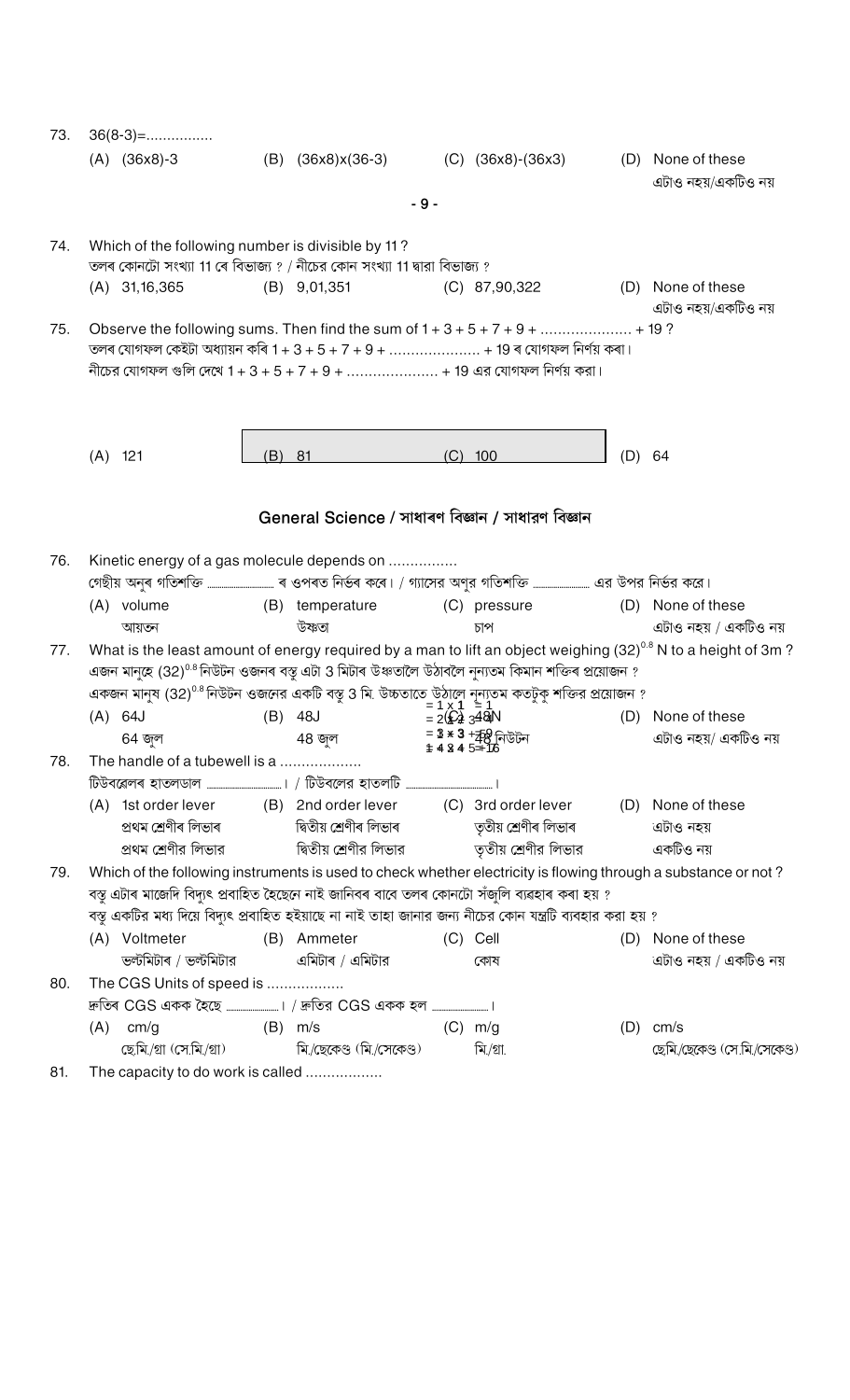|     |                                                      | (A) energy                               |  | (B) force                                                                                                                             |           | (C) motion                              |  | (D) speed                                                             |  |  |  |  |
|-----|------------------------------------------------------|------------------------------------------|--|---------------------------------------------------------------------------------------------------------------------------------------|-----------|-----------------------------------------|--|-----------------------------------------------------------------------|--|--|--|--|
|     |                                                      | শক্তি                                    |  | বল                                                                                                                                    |           | গতি                                     |  | তীন্ম                                                                 |  |  |  |  |
|     |                                                      |                                          |  | $-10-$                                                                                                                                |           |                                         |  |                                                                       |  |  |  |  |
| 82. | Equal volumes of different substances                |                                          |  |                                                                                                                                       |           |                                         |  |                                                                       |  |  |  |  |
|     |                                                      |                                          |  |                                                                                                                                       |           |                                         |  |                                                                       |  |  |  |  |
|     |                                                      | (A) have equal weights                   |  |                                                                                                                                       |           | (B) have equal densities                |  |                                                                       |  |  |  |  |
|     |                                                      | ওজন সমান                                 |  |                                                                                                                                       |           | আয়তন সমান                              |  |                                                                       |  |  |  |  |
|     |                                                      | (C) need not have equal weights          |  |                                                                                                                                       |           | (D) None of these                       |  |                                                                       |  |  |  |  |
|     |                                                      |                                          |  | ওজন সমান নহবওঁ পাৰে / ওজন সমান নাও হতে পারে                                                                                           |           | এটাও নহয় / একটিও নয়                   |  |                                                                       |  |  |  |  |
| 83. |                                                      |                                          |  | Pure water is a  conductor of electricity.                                                                                            |           |                                         |  |                                                                       |  |  |  |  |
|     |                                                      |                                          |  |                                                                                                                                       |           |                                         |  |                                                                       |  |  |  |  |
|     |                                                      | (B) bad<br>(A) good                      |  |                                                                                                                                       |           | (C) semi                                |  | (D) None of these                                                     |  |  |  |  |
|     |                                                      | সৃ                                       |  | কৃ                                                                                                                                    |           | অৰ্ধ                                    |  | এটাও নহয় / একটিও নয়                                                 |  |  |  |  |
| 84. |                                                      |                                          |  | To separate a mixture of two or more gases  method is used.                                                                           |           |                                         |  |                                                                       |  |  |  |  |
|     |                                                      |                                          |  |                                                                                                                                       |           |                                         |  |                                                                       |  |  |  |  |
|     |                                                      |                                          |  | দুই বা ততোধিক গ্যাসের মিশ্রণকে পৃথক করিতে ……………………… প্রক্রিয়া প্রয়োগ করা হয়।                                                       |           |                                         |  |                                                                       |  |  |  |  |
|     |                                                      | (A) sedimentation                        |  | (B) distillation (C) decantation (D) None of these                                                                                    |           |                                         |  |                                                                       |  |  |  |  |
|     |                                                      | অৱক্ষেপণ / অবক্ষেপণ                      |  | পাজা                                                                                                                                  |           | আস্ৰাৱণ / আস্ৰাবান                      |  | এটাও নহয় / একটিও নয়                                                 |  |  |  |  |
| 85. |                                                      |                                          |  | Municipality officials use chlorine in water purification. Why?<br>পৌৰ নিগমৰ বিষয়াসকলে পানী বিশুদ্ধ কৰণত ক্ল'ৰিণ ব্যৱহাৰ কৰে। কিয় ? |           |                                         |  |                                                                       |  |  |  |  |
|     |                                                      |                                          |  | পৌর নিগমের কর্মচারীরা জল বিশুদ্ধ করার জন্য কেন ক্লোরিণ ব্যবহার করেন ?                                                                 |           |                                         |  |                                                                       |  |  |  |  |
|     |                                                      | (A) Chlorine cleans water                |  |                                                                                                                                       |           | (B) Chlorine helps water to cool easily |  |                                                                       |  |  |  |  |
|     | ক্লৰিণে পানী পৰিষ্কাৰ কৰে / ক্লরিণ জলকে পরিস্কার করে |                                          |  |                                                                                                                                       |           |                                         |  | ক্লৰিণে পানী ঠাণ্ডা কৰাত সহায় কৰে / ক্লরিণ জল ঠাণ্ডা করায় সহায় করে |  |  |  |  |
|     |                                                      | (C) Chlorine kills harmful bacteria      |  |                                                                                                                                       |           | (D) None of these                       |  |                                                                       |  |  |  |  |
|     |                                                      | ক্লৰিণে অনিষ্টকাৰী বেক্টেৰিয়া ধ্বংস কৰে |  |                                                                                                                                       | এটাও নহয় |                                         |  |                                                                       |  |  |  |  |
|     |                                                      | ক্লরিণ অনিষ্টকারী বেক্টেরিয়া ধ্বংশ করে  |  |                                                                                                                                       | একটিও নয় |                                         |  |                                                                       |  |  |  |  |
| 86. |                                                      | Photo synthesis requires                 |  |                                                                                                                                       |           |                                         |  |                                                                       |  |  |  |  |
|     |                                                      |                                          |  |                                                                                                                                       |           |                                         |  |                                                                       |  |  |  |  |
|     |                                                      | (B) Sunlight<br>(A) Water                |  |                                                                                                                                       |           | (C) Chlorophyll                         |  | (D) All of these                                                      |  |  |  |  |
|     |                                                      |                                          |  | পানী / জল                    সুৰ্যৰ পোহৰ / সূৰ্যের আলো          ক্লৰ'ফিল / ক্লোরফিল                                                   |           |                                         |  | আটাইকেইটা / সবকয়টি                                                   |  |  |  |  |
| 87. |                                                      |                                          |  | The process of losing water by plants is called                                                                                       |           |                                         |  |                                                                       |  |  |  |  |
|     |                                                      |                                          |  |                                                                                                                                       |           |                                         |  |                                                                       |  |  |  |  |
|     |                                                      | (A) evaporation                          |  | (B) transpiration (C) condensation                                                                                                    |           |                                         |  | (D) All of these                                                      |  |  |  |  |
|     |                                                      | বাষ্পীভৱন / বাষ্পীভবন                    |  | প্ৰস্তেদন                                                                                                                             |           | ঘনীভৱন / ঘনীভবন                         |  | আটাইকেইটা / সবকয়টি                                                   |  |  |  |  |
| 88. |                                                      | The melting point of ice is              |  |                                                                                                                                       |           |                                         |  |                                                                       |  |  |  |  |
|     |                                                      |                                          |  |                                                                                                                                       |           |                                         |  |                                                                       |  |  |  |  |
|     |                                                      | $(A)$ $0^{\circ}$ C                      |  | (B) $37^{\circ}$ C                                                                                                                    |           | (C) $40^{\circ}$ C                      |  | (D) $100^{\circ}$ C                                                   |  |  |  |  |
| 89. |                                                      | A compass can be used to                 |  |                                                                                                                                       |           |                                         |  |                                                                       |  |  |  |  |
|     |                                                      |                                          |  |                                                                                                                                       |           |                                         |  |                                                                       |  |  |  |  |
|     |                                                      | (A) find the altitude of a place         |  | (B) find only the north of a place                                                                                                    |           |                                         |  |                                                                       |  |  |  |  |
|     | কোনো এখন ঠাইৰ উচ্চতা উলিয়াবলৈ                       |                                          |  |                                                                                                                                       |           | কোনো ঠাইৰ কেৱল উত্তৰ দিশ উলিয়াবলৈ      |  |                                                                       |  |  |  |  |
|     |                                                      | কোন স্থানের উচ্চতা মাপতে                 |  |                                                                                                                                       |           | কোন স্থানের শুধু উত্তর দিক নির্ণয় করতে |  |                                                                       |  |  |  |  |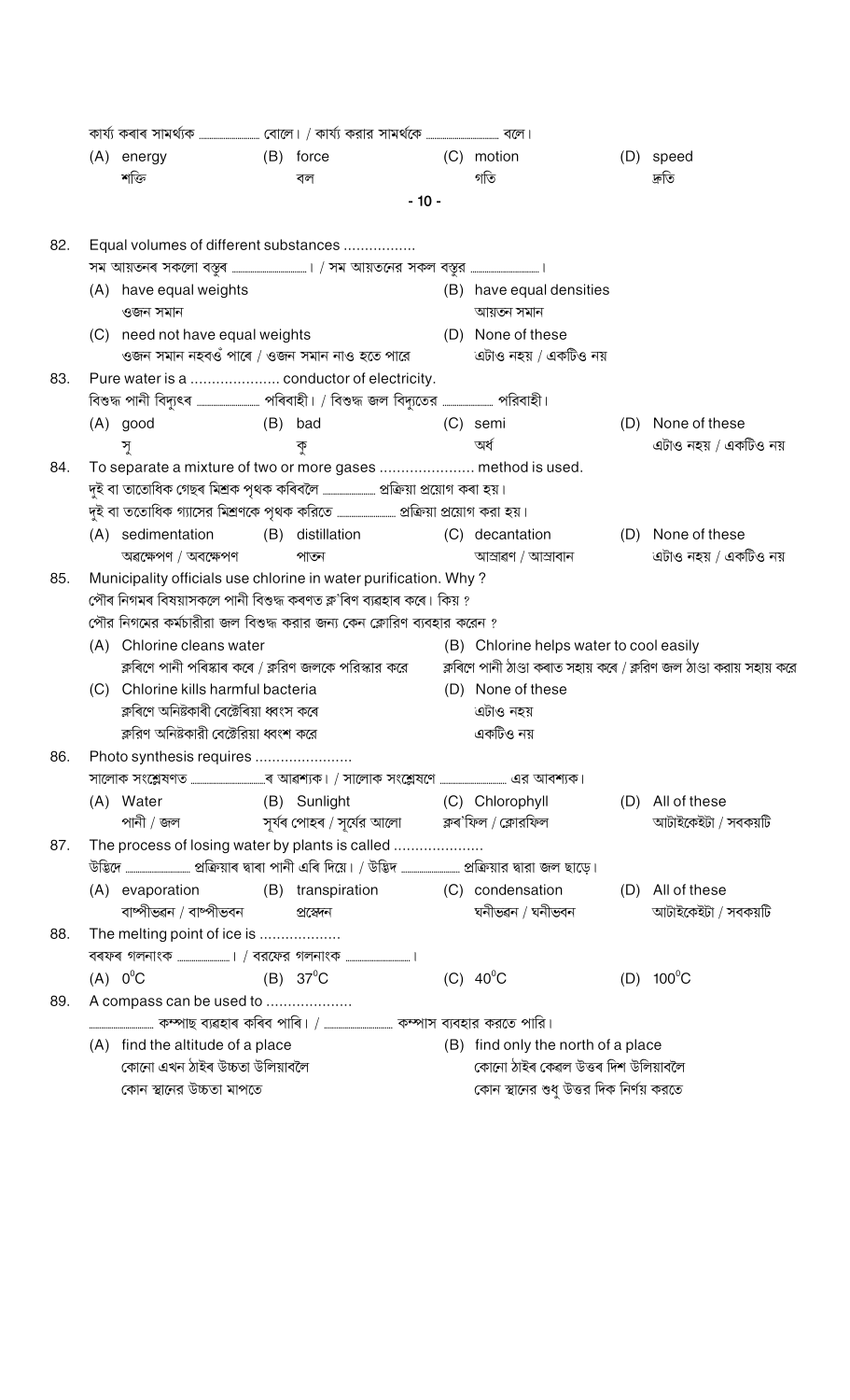|     | (C)                                                      | find all the directions of a place                         |         |                                                                                                                                                                                                                 |         | (D) make artificial magnets |         |                                                                                                               |  |  |  |  |
|-----|----------------------------------------------------------|------------------------------------------------------------|---------|-----------------------------------------------------------------------------------------------------------------------------------------------------------------------------------------------------------------|---------|-----------------------------|---------|---------------------------------------------------------------------------------------------------------------|--|--|--|--|
|     |                                                          | কোনো ঠাইৰ সকলো দিশ উলিয়াবলৈ                               |         |                                                                                                                                                                                                                 |         | কৃত্ৰিম চুম্বক সাজিবলৈ      |         |                                                                                                               |  |  |  |  |
|     |                                                          | কোন স্থানের সকল দিক নির্ণয় করতে।                          |         |                                                                                                                                                                                                                 |         | কৃত্ৰিম চুম্বক সাজাতে       |         |                                                                                                               |  |  |  |  |
|     |                                                          |                                                            |         | $-11-$                                                                                                                                                                                                          |         |                             |         |                                                                                                               |  |  |  |  |
| 90. | Global warming is the resulf of the increase in  in air. |                                                            |         |                                                                                                                                                                                                                 |         |                             |         |                                                                                                               |  |  |  |  |
|     |                                                          |                                                            |         |                                                                                                                                                                                                                 |         |                             |         |                                                                                                               |  |  |  |  |
|     |                                                          |                                                            |         |                                                                                                                                                                                                                 |         |                             |         |                                                                                                               |  |  |  |  |
|     |                                                          | (A) nitrogen                                               |         | (B) oxygen                                                                                                                                                                                                      |         | (C) water vapour            |         | (D) carbon dioxide                                                                                            |  |  |  |  |
|     |                                                          | নাইট্রজেন                                                  |         | অক্সিজেন                                                                                                                                                                                                        |         | জলীয় বাষ্প                 |         | কাৰ্বন ডাইঅক্সাইড                                                                                             |  |  |  |  |
| 91. |                                                          |                                                            |         | Which of the following processes can not take place in the absence of oxygen?                                                                                                                                   |         |                             |         |                                                                                                               |  |  |  |  |
|     |                                                          |                                                            |         | তলৰ কোনটো প্ৰক্ৰিয়া অক্সিজেনৰ অনুপস্থিতিত সংগঠিত হব নোৱাৰে ?                                                                                                                                                   |         |                             |         |                                                                                                               |  |  |  |  |
|     |                                                          | নীচের কোন প্রক্রিয়া অক্সিজেনের অনুপস্থিতে সংগঠিত হয় না ? |         |                                                                                                                                                                                                                 |         |                             |         |                                                                                                               |  |  |  |  |
|     |                                                          | (A) combustion                                             |         | (B) respiration                                                                                                                                                                                                 | (C)     | oxidation                   |         | (D) All of these                                                                                              |  |  |  |  |
|     |                                                          | দহণ                                                        |         | শ্বসন                                                                                                                                                                                                           |         | জাৰণ / জারণ                 |         | আটাইকেইটা / সবকয়টি                                                                                           |  |  |  |  |
| 92. |                                                          | Which of the following is not insectivorous?               |         |                                                                                                                                                                                                                 |         |                             |         |                                                                                                               |  |  |  |  |
|     |                                                          |                                                            |         | তলৰ কোনটো পতঙ্গভোজী নহয় ? / নীচের কোনটি পতঙ্গভোজী নয় ?                                                                                                                                                        |         |                             |         |                                                                                                               |  |  |  |  |
|     | (A)                                                      |                                                            |         | $(B)$ $\mathbb{Z}$                                                                                                                                                                                              | (C)     |                             |         | $(D)$ $\mathbb{R}$                                                                                            |  |  |  |  |
| 93. | Guava is a source of Vitamin                             |                                                            |         |                                                                                                                                                                                                                 |         |                             |         |                                                                                                               |  |  |  |  |
|     |                                                          |                                                            |         |                                                                                                                                                                                                                 |         |                             |         |                                                                                                               |  |  |  |  |
|     | $(A)$ A                                                  |                                                            | $(B)$ B |                                                                                                                                                                                                                 | $(C)$ C |                             | $(D)$ D |                                                                                                               |  |  |  |  |
| 94. |                                                          |                                                            |         |                                                                                                                                                                                                                 |         |                             |         | Mohan has a cup of rice, two chappatis, two vegetable curries and ghee in his plate of meals. What is missing |  |  |  |  |
|     |                                                          | in his meals?                                              |         | মোহনৰ খাদ্য তালিকাত একাপ ভাত, দুটখন ৰুটি, দুই ধৰণৰ পাচলিৰ আঞ্জা আৰু ঘিউ থাকিলে, তেওঁৰ খাদ্যত কিহৰ নাটনি হৈছে ?                                                                                                  |         |                             |         |                                                                                                               |  |  |  |  |
|     |                                                          |                                                            |         |                                                                                                                                                                                                                 |         |                             |         |                                                                                                               |  |  |  |  |
|     |                                                          |                                                            |         | মোহনের খাদ্য তালিকায় এককাপ ভাত, দুটি রুটি, দুই ধরণের সক্তীর ঝোল এবং ঘি থাকলে, তার খাদ্যে কিসের অভাব রয়েছে ?<br>(A) fats                                 (B) proteins                                 (C) salt |         |                             |         |                                                                                                               |  |  |  |  |
|     |                                                          | চৰ্বী / চৰ্বি                                              |         | প্ৰ'টিন / প্ৰোটিন                                                                                                                                                                                               |         | নিমখ / লবণ                  |         | পানী / জল                                                                                                     |  |  |  |  |
| 95. |                                                          |                                                            |         | The two main processes of making fabrics are                                                                                                                                                                    |         |                             |         |                                                                                                               |  |  |  |  |
|     |                                                          | কাপোৰ তৈয়াৰ কৰাৰ মূখ্য প্ৰক্ৰিয়া দুটা হৈছে  ।            |         |                                                                                                                                                                                                                 |         |                             |         |                                                                                                               |  |  |  |  |
|     |                                                          |                                                            |         |                                                                                                                                                                                                                 |         |                             |         |                                                                                                               |  |  |  |  |
|     |                                                          |                                                            |         | (A) ginning and weaving (B) weaving and knitting (C) weaving and spinning (D) None of these                                                                                                                     |         |                             |         |                                                                                                               |  |  |  |  |
|     |                                                          |                                                            |         |                                                                                                                                                                                                                 |         | বয়ন আৰু সৃতাকটা            |         | এটাও নহয়                                                                                                     |  |  |  |  |
|     |                                                          | তুলাধুনা ও বয়ন                                            |         | বয়ন ও ধুনা                                                                                                                                                                                                     |         | বয়ন ও সুতাকাটা             |         | একটিও নয়                                                                                                     |  |  |  |  |
| 96. |                                                          | In monocots,  system is observed.                          |         |                                                                                                                                                                                                                 |         |                             |         |                                                                                                               |  |  |  |  |
|     |                                                          |                                                            |         |                                                                                                                                                                                                                 |         |                             |         |                                                                                                               |  |  |  |  |
|     |                                                          |                                                            |         |                                                                                                                                                                                                                 |         |                             |         |                                                                                                               |  |  |  |  |
|     |                                                          | $(A)$ tap root                                             |         | (B) fibrous root                                                                                                                                                                                                |         | (C) both A and B            |         | (D) None of these                                                                                             |  |  |  |  |
|     |                                                          | মূখ্য মূল                                                  |         | গুচ্ছমূল                                                                                                                                                                                                        |         | A আৰু B উভয়/A এবং B উভয়   |         | এটাও নহয় / একটিও নয়                                                                                         |  |  |  |  |
| 97. |                                                          |                                                            |         | Which of the following contains reticulate venation on its leaves?                                                                                                                                              |         |                             |         |                                                                                                               |  |  |  |  |